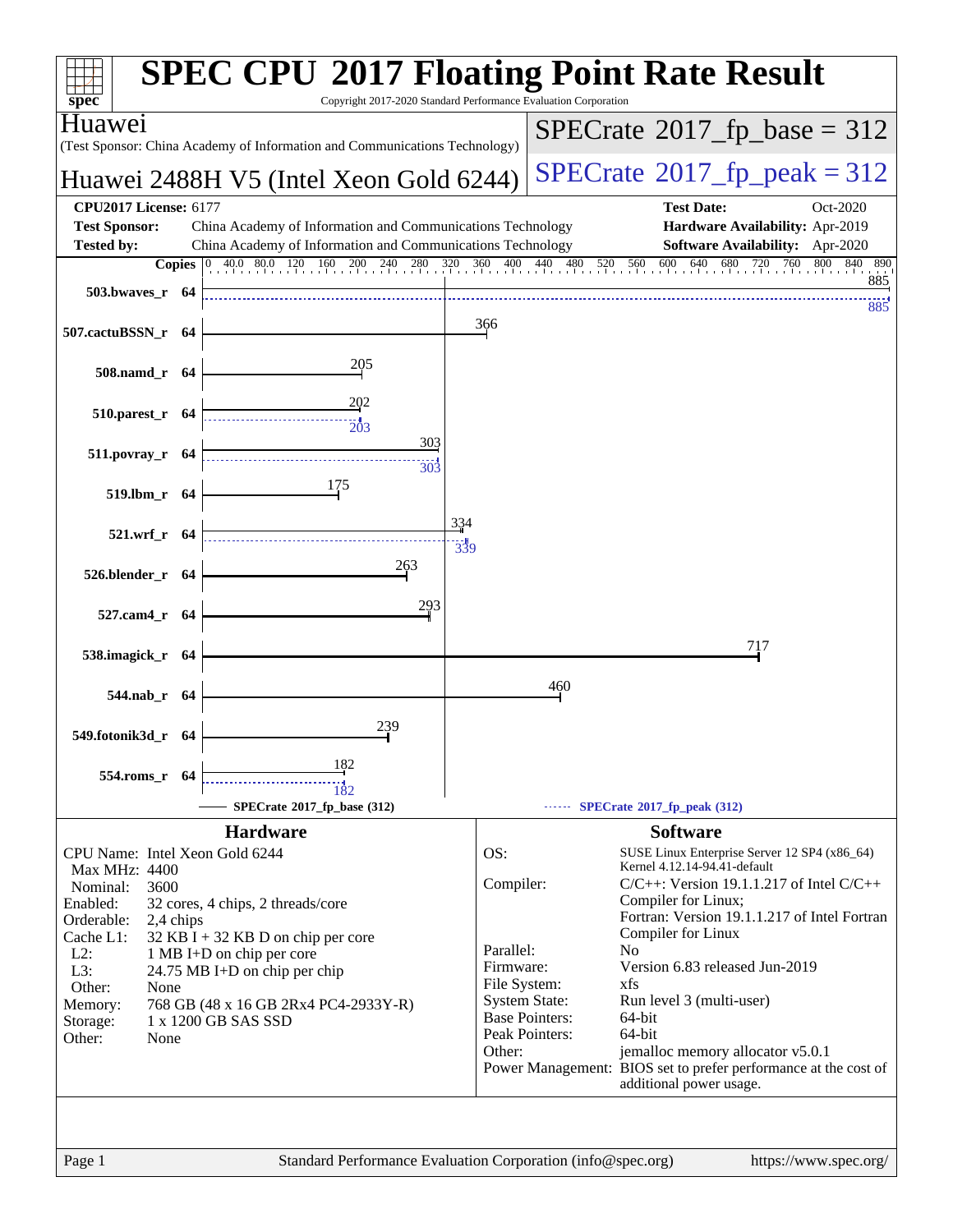

Copyright 2017-2020 Standard Performance Evaluation Corporation

#### Huawei

(Test Sponsor: China Academy of Information and Communications Technology)

Huawei 2488H V5 (Intel Xeon Gold 6244) [SPECrate](http://www.spec.org/auto/cpu2017/Docs/result-fields.html#SPECrate2017fppeak)®2017\_fp\_peak =  $312$ 

 $SPECrate$ <sup>®</sup>[2017\\_fp\\_base =](http://www.spec.org/auto/cpu2017/Docs/result-fields.html#SPECrate2017fpbase) 312

**[Test Sponsor:](http://www.spec.org/auto/cpu2017/Docs/result-fields.html#TestSponsor)** China Academy of Information and Communications Technology **[Hardware Availability:](http://www.spec.org/auto/cpu2017/Docs/result-fields.html#HardwareAvailability)** Apr-2019 **[Tested by:](http://www.spec.org/auto/cpu2017/Docs/result-fields.html#Testedby)** China Academy of Information and Communications Technology **[Software Availability:](http://www.spec.org/auto/cpu2017/Docs/result-fields.html#SoftwareAvailability)** Apr-2020

**[CPU2017 License:](http://www.spec.org/auto/cpu2017/Docs/result-fields.html#CPU2017License)** 6177 **[Test Date:](http://www.spec.org/auto/cpu2017/Docs/result-fields.html#TestDate)** Oct-2020

### **[Results Table](http://www.spec.org/auto/cpu2017/Docs/result-fields.html#ResultsTable)**

| <b>Base</b>                            |               |                |       |                |       |                | <b>Peak</b> |               |                |              |                |              |                |              |
|----------------------------------------|---------------|----------------|-------|----------------|-------|----------------|-------------|---------------|----------------|--------------|----------------|--------------|----------------|--------------|
| <b>Benchmark</b>                       | <b>Copies</b> | <b>Seconds</b> | Ratio | <b>Seconds</b> | Ratio | <b>Seconds</b> | Ratio       | <b>Copies</b> | <b>Seconds</b> | <b>Ratio</b> | <b>Seconds</b> | <b>Ratio</b> | <b>Seconds</b> | <b>Ratio</b> |
| 503.bwaves_r                           | 64            | 725            | 886   | 725            | 885   | 725            | 885         | 64            | 725            | 885          | 725            | 886          | 725            | 885          |
| 507.cactuBSSN r                        | 64            | 222            | 366   | 221            | 366   | 221            | 366         | 64            | 222            | 366          | 221            | 366          | 221            | 366          |
| $508$ .namd $r$                        | 64            | 296            | 205   | 296            | 205   | 297            | 205         | 64            | 296            | 205          | 296            | 205          | 297            | 205          |
| 510.parest_r                           | 64            | 825            | 203   | 828            | 202   | 827            | 202         | 64            | 822            | 204          | 828            | 202          | 826            | 203          |
| 511.povray_r                           | 64            | 493            | 303   | 492            | 304   | 493            | 303         | 64            | 492            | 304          | 494            | 303          | 493            | 303          |
| 519.1bm r                              | 64            | 385            | 175   | 386            | 175   | 386            | 175         | 64            | 385            | 175          | 386            | 175          | 386            | 175          |
| $521$ .wrf r                           | 64            | 427            | 335   | 432            | 332   | 429            | 334         | 64            | 419            | 342          | 423            | 339          | 424            | 338          |
| 526.blender_r                          | 64            | 371            | 263   | 371            | 263   | 370            | 263         | 64            | 371            | 263          | 371            | 263          | 370            | 263          |
| $527.cam4_r$                           | 64            | 382            | 293   | 385            | 291   | 382            | 293         | 64            | 382            | 293          | 385            | 291          | 382            | 293          |
| 538.imagick_r                          | 64            | 222            | 716   | 222            | 717   | 222            | 718         | 64            | 222            | 716          | 222            | 717          | 222            | 718          |
| 544.nab r                              | 64            | 234            | 460   | 234            | 461   | 234            | 460         | 64            | 234            | 460          | 234            | 461          | 234            | 460          |
| 549.fotonik3d r                        | 64            | 1049           | 238   | 1044           | 239   | 1038           | 240         | 64            | 1049           | 238          | 1044           | 239          | 1038           | 240          |
| $554$ .roms $r$                        | 64            | 556            | 183   | 558            | 182   | 558            | 182         | 64            | 558            | 182          | 557            | 183          | 558            | 182          |
| $SPECrate$ <sup>®</sup> 2017_fp_base = |               |                | 312   |                |       |                |             |               |                |              |                |              |                |              |

**[SPECrate](http://www.spec.org/auto/cpu2017/Docs/result-fields.html#SPECrate2017fppeak)[2017\\_fp\\_peak =](http://www.spec.org/auto/cpu2017/Docs/result-fields.html#SPECrate2017fppeak) 312**

Results appear in the [order in which they were run](http://www.spec.org/auto/cpu2017/Docs/result-fields.html#RunOrder). Bold underlined text [indicates a median measurement](http://www.spec.org/auto/cpu2017/Docs/result-fields.html#Median).

## **[Compiler Notes](http://www.spec.org/auto/cpu2017/Docs/result-fields.html#CompilerNotes)**

 The inconsistent Compiler version information under Compiler Version section is due to a discrepancy in Intel Compiler. The correct version of C/C++ compiler is: Version 19.1.1.217 Build 20200306 Compiler for Linux The correct version of Fortran compiler is: Version 19.1.1.217 Build 20200306 Compiler for Linux

#### **[Submit Notes](http://www.spec.org/auto/cpu2017/Docs/result-fields.html#SubmitNotes)**

 The numactl mechanism was used to bind copies to processors. The config file option 'submit' was used to generate numactl commands to bind each copy to a specific processor. For details, please see the config file.

## **[Operating System Notes](http://www.spec.org/auto/cpu2017/Docs/result-fields.html#OperatingSystemNotes)**

Stack size set to unlimited using "ulimit -s unlimited"

### **[Environment Variables Notes](http://www.spec.org/auto/cpu2017/Docs/result-fields.html#EnvironmentVariablesNotes)**

```
Environment variables set by runcpu before the start of the run:
LD_LIBRARY_PATH =
      "/opt/intel/compilers_and_libraries_2020.1.217/linux/compiler/lib/intel6
      4:/usr/local/jemalloc64-5.0.1"
MALLOC_CONF = "retain:true"
```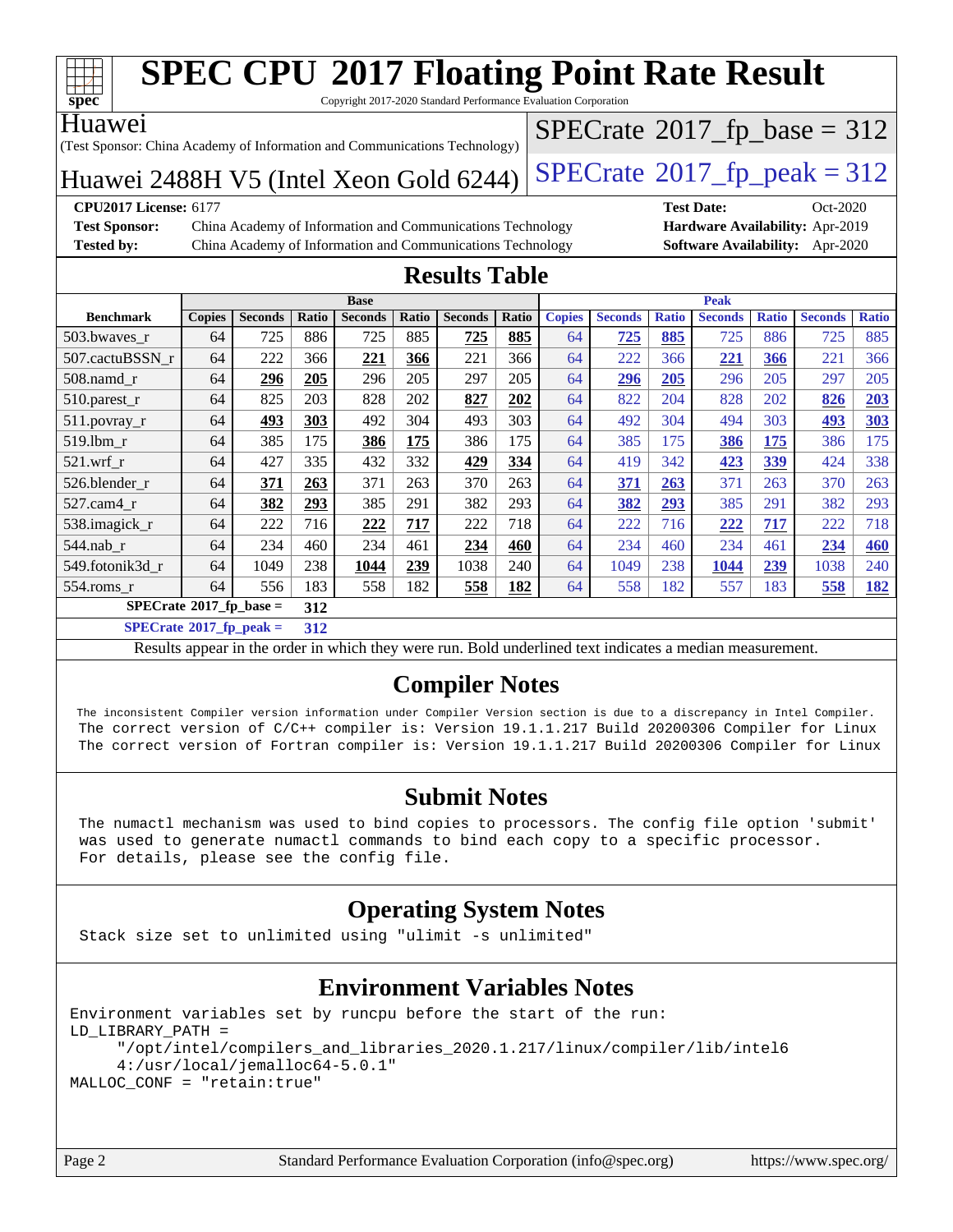

Copyright 2017-2020 Standard Performance Evaluation Corporation

#### Huawei

(Test Sponsor: China Academy of Information and Communications Technology)

Huawei 2488H V5 (Intel Xeon Gold 6244) [SPECrate](http://www.spec.org/auto/cpu2017/Docs/result-fields.html#SPECrate2017fppeak)®2017\_fp\_peak =  $312$  $SPECrate$ <sup>®</sup>[2017\\_fp\\_base =](http://www.spec.org/auto/cpu2017/Docs/result-fields.html#SPECrate2017fpbase) 312

#### **[CPU2017 License:](http://www.spec.org/auto/cpu2017/Docs/result-fields.html#CPU2017License)** 6177 **[Test Date:](http://www.spec.org/auto/cpu2017/Docs/result-fields.html#TestDate)** Oct-2020 **[Test Sponsor:](http://www.spec.org/auto/cpu2017/Docs/result-fields.html#TestSponsor)** China Academy of Information and Communications Technology **[Hardware Availability:](http://www.spec.org/auto/cpu2017/Docs/result-fields.html#HardwareAvailability)** Apr-2019

**[Tested by:](http://www.spec.org/auto/cpu2017/Docs/result-fields.html#Testedby)** China Academy of Information and Communications Technology **[Software Availability:](http://www.spec.org/auto/cpu2017/Docs/result-fields.html#SoftwareAvailability)** Apr-2020

## **[General Notes](http://www.spec.org/auto/cpu2017/Docs/result-fields.html#GeneralNotes)**

 Transparent Huge Pages enabled by default Prior to runcpu invocation Filesystem page cache synced and cleared with: sync; echo 3> /proc/sys/vm/drop\_caches runcpu command invoked through numactl i.e.: numactl --interleave=all runcpu <etc> NA: The test sponsor attests, as of date of publication, that CVE-2017-5754 (Meltdown) is mitigated in the system as tested and documented. Yes: The test sponsor attests, as of date of publication, that CVE-2017-5753 (Spectre variant 1) is mitigated in the system as tested and documented. Yes: The test sponsor attests, as of date of publication, that CVE-2017-5715 (Spectre variant 2) is mitigated in the system as tested and documented. jemalloc, a general purpose malloc implementation built with RedHat Enterprise 7.5 and the system compiler gcc 4.8.5. Sources are available

from jemalloc.net or <https://github.com/jemalloc/releases>

#### **[Platform Notes](http://www.spec.org/auto/cpu2017/Docs/result-fields.html#PlatformNotes)**

 BIOS configuration: Power Policy Set to Performance SNC Set to Enabled IMC Interleaving Set to 1-way Interleave XPT Prefetch Set to Enabled

 Sysinfo program /spec2017/bin/sysinfo Rev: r6365 of 2019-08-21 295195f888a3d7edb1e6e46a485a0011 running on linux-mb4p Mon Oct 12 17:35:14 2020

 SUT (System Under Test) info as seen by some common utilities. For more information on this section, see <https://www.spec.org/cpu2017/Docs/config.html#sysinfo>

 From /proc/cpuinfo model name : Intel(R) Xeon(R) Gold 6244 CPU @ 3.60GHz 4 "physical id"s (chips) 64 "processors" cores, siblings (Caution: counting these is hw and system dependent. The following excerpts from /proc/cpuinfo might not be reliable. Use with caution.) cpu cores : 8 siblings : 16 physical 0: cores 1 2 3 9 18 24 27 physical 1: cores 2 9 17 19 20 25 26 27 physical 2: cores 1 2 4 8 11 18 19 24 physical 3: cores 1 2 3 4 9 11 25 27

From lscpu:

**(Continued on next page)**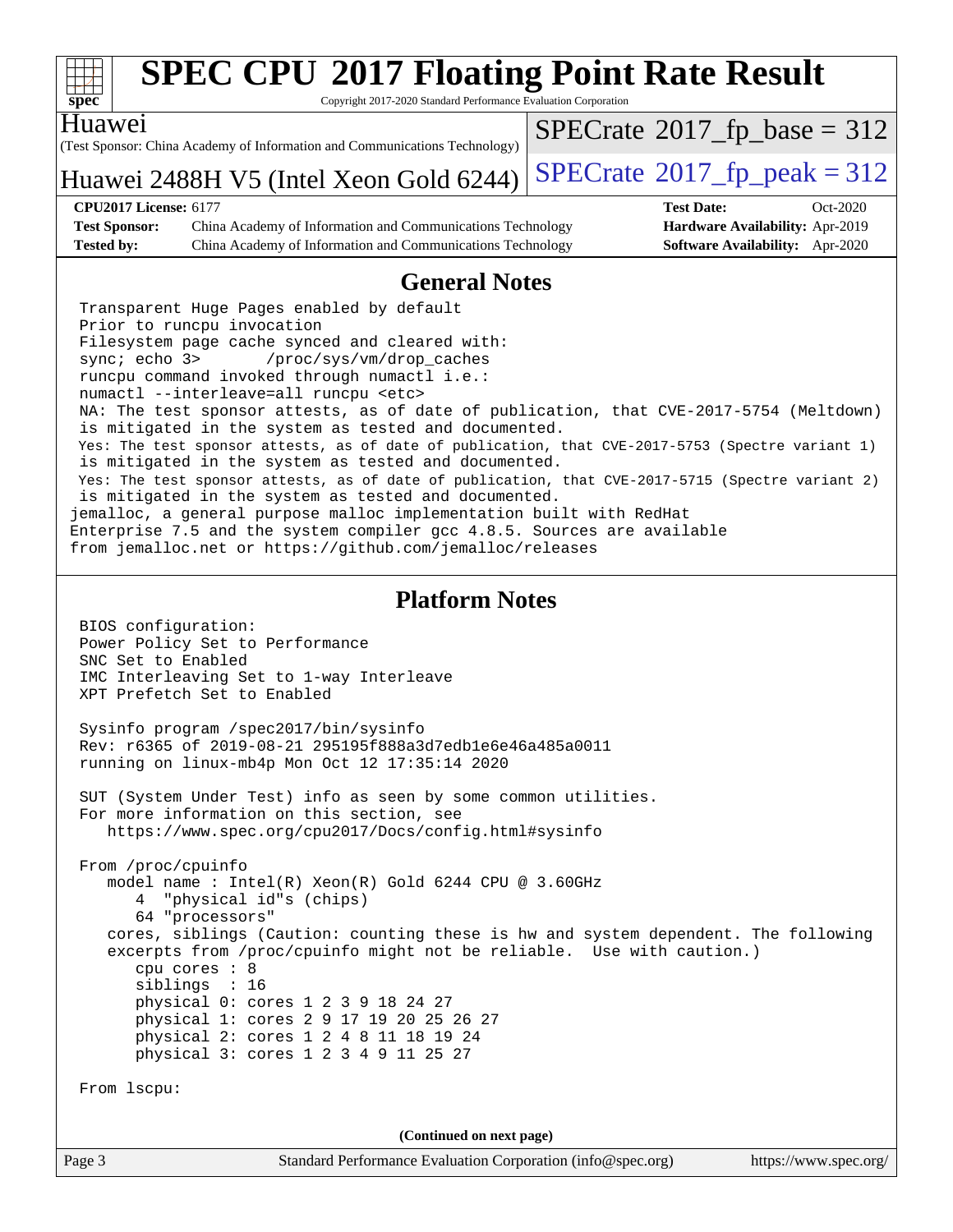

Copyright 2017-2020 Standard Performance Evaluation Corporation

Huawei

(Test Sponsor: China Academy of Information and Communications Technology)

Huawei 2488H V5 (Intel Xeon Gold 6244) [SPECrate](http://www.spec.org/auto/cpu2017/Docs/result-fields.html#SPECrate2017fppeak)®2017\_fp\_peak =  $312$ 

 $SPECTate$ <sup>®</sup>[2017\\_fp\\_base =](http://www.spec.org/auto/cpu2017/Docs/result-fields.html#SPECrate2017fpbase) 312

**[Test Sponsor:](http://www.spec.org/auto/cpu2017/Docs/result-fields.html#TestSponsor)** China Academy of Information and Communications Technology **[Hardware Availability:](http://www.spec.org/auto/cpu2017/Docs/result-fields.html#HardwareAvailability)** Apr-2019 **[Tested by:](http://www.spec.org/auto/cpu2017/Docs/result-fields.html#Testedby)** China Academy of Information and Communications Technology **[Software Availability:](http://www.spec.org/auto/cpu2017/Docs/result-fields.html#SoftwareAvailability)** Apr-2020

**[CPU2017 License:](http://www.spec.org/auto/cpu2017/Docs/result-fields.html#CPU2017License)** 6177 **[Test Date:](http://www.spec.org/auto/cpu2017/Docs/result-fields.html#TestDate)** Oct-2020

### **[Platform Notes \(Continued\)](http://www.spec.org/auto/cpu2017/Docs/result-fields.html#PlatformNotes)**

| Architecture:<br>$CPU op-mode(s):$<br>Byte Order:<br>CPU(s):<br>On-line CPU(s) list: $0-63$<br>Thread( $s$ ) per core: | x86_64<br>$32$ -bit, $64$ -bit<br>Little Endian<br>64<br>2        |
|------------------------------------------------------------------------------------------------------------------------|-------------------------------------------------------------------|
| $Core(s)$ per socket:                                                                                                  | 8                                                                 |
| Socket(s):                                                                                                             | 4                                                                 |
| NUMA $node(s):$                                                                                                        | 8                                                                 |
| Vendor ID:                                                                                                             | GenuineIntel                                                      |
| CPU family:                                                                                                            | 6                                                                 |
| Model:                                                                                                                 | 85                                                                |
| Model name:                                                                                                            | $Intel(R)$ Xeon $(R)$ Gold 6244 CPU @ 3.60GHz                     |
| Stepping:                                                                                                              | 7                                                                 |
| CPU MHz:                                                                                                               | 3600.000                                                          |
| $CPU$ $max$ $MHz$ :                                                                                                    | 4400.0000                                                         |
| CPU min MHz:                                                                                                           | 1200.0000                                                         |
| BogoMIPS:                                                                                                              | 7200.00                                                           |
| Virtualization:                                                                                                        | $VT - x$                                                          |
| L1d cache:                                                                                                             | 32K                                                               |
| Lli cache:                                                                                                             | 32K                                                               |
| $L2$ cache:                                                                                                            | 1024K                                                             |
| L3 cache:                                                                                                              | 25344K                                                            |
| NUMA node0 CPU(s):                                                                                                     | 0, 1, 4, 6, 32, 33, 36, 38                                        |
| NUMA nodel CPU(s): 2, 3, 5, 7, 34, 35, 37, 39                                                                          |                                                                   |
| NUMA node2 CPU(s):                                                                                                     | 8-10,13,40-42,45                                                  |
| NUMA node3 CPU(s):                                                                                                     | 11, 12, 14, 15, 43, 44, 46, 47                                    |
| NUMA node4 CPU(s):                                                                                                     | 16, 17, 19, 23, 48, 49, 51, 55                                    |
| NUMA node5 CPU(s):                                                                                                     | $18, 20 - 22, 50, 52 - 54$                                        |
|                                                                                                                        | NUMA node6 CPU(s): 24, 25, 28, 30, 56, 57, 60, 62                 |
| NUMA $node7$ CPU $(s)$ :                                                                                               | 26, 27, 29, 31, 58, 59, 61, 63                                    |
| Flaqs:                                                                                                                 | fpu vme de pse tsc msr pae mce cx8 apic sep                       |
|                                                                                                                        | pat pse36 clflush dts acpi mmx fxsr sse sse2 ss ht tm pbe syscall |

mtrr pge mca cmov nx pdpe1gb rdtscp lm constant\_tsc art arch\_perfmon pebs bts rep\_good nopl xtopology nonstop\_tsc cpuid aperfmperf pni pclmulqdq dtes64 ds\_cpl vmx smx est tm2 ssse3 sdbg fma cx16 xtpr pdcm pcid dca sse4\_1 sse4\_2 x2apic movbe popcnt tsc\_deadline\_timer aes xsave avx f16c rdrand lahf\_lm abm 3dnowprefetch cpuid\_fault epb cat\_l3 cdp\_l3 invpcid\_single ssbd mba ibrs ibpb stibp tpr\_shadow vnmi flexpriority ept vpid fsgsbase tsc\_adjust bmi1 hle avx2 smep bmi2 erms invpcid rtm cqm mpx rdt\_a avx512f avx512dq rdseed adx smap clflushopt clwb intel\_pt avx512cd avx512bw avx512vl xsaveopt xsavec xgetbv1 xsaves cqm\_llc cqm\_occup\_llc cqm\_mbm\_total cqm\_mbm\_local dtherm ida arat pln pts pku ospke avx512\_vnni flush\_l1d arch\_capabilities

 /proc/cpuinfo cache data cache size : 25344 KB

From numactl --hardware WARNING: a numactl 'node' might or might not correspond to a

**(Continued on next page)**

Page 4 Standard Performance Evaluation Corporation [\(info@spec.org\)](mailto:info@spec.org) <https://www.spec.org/>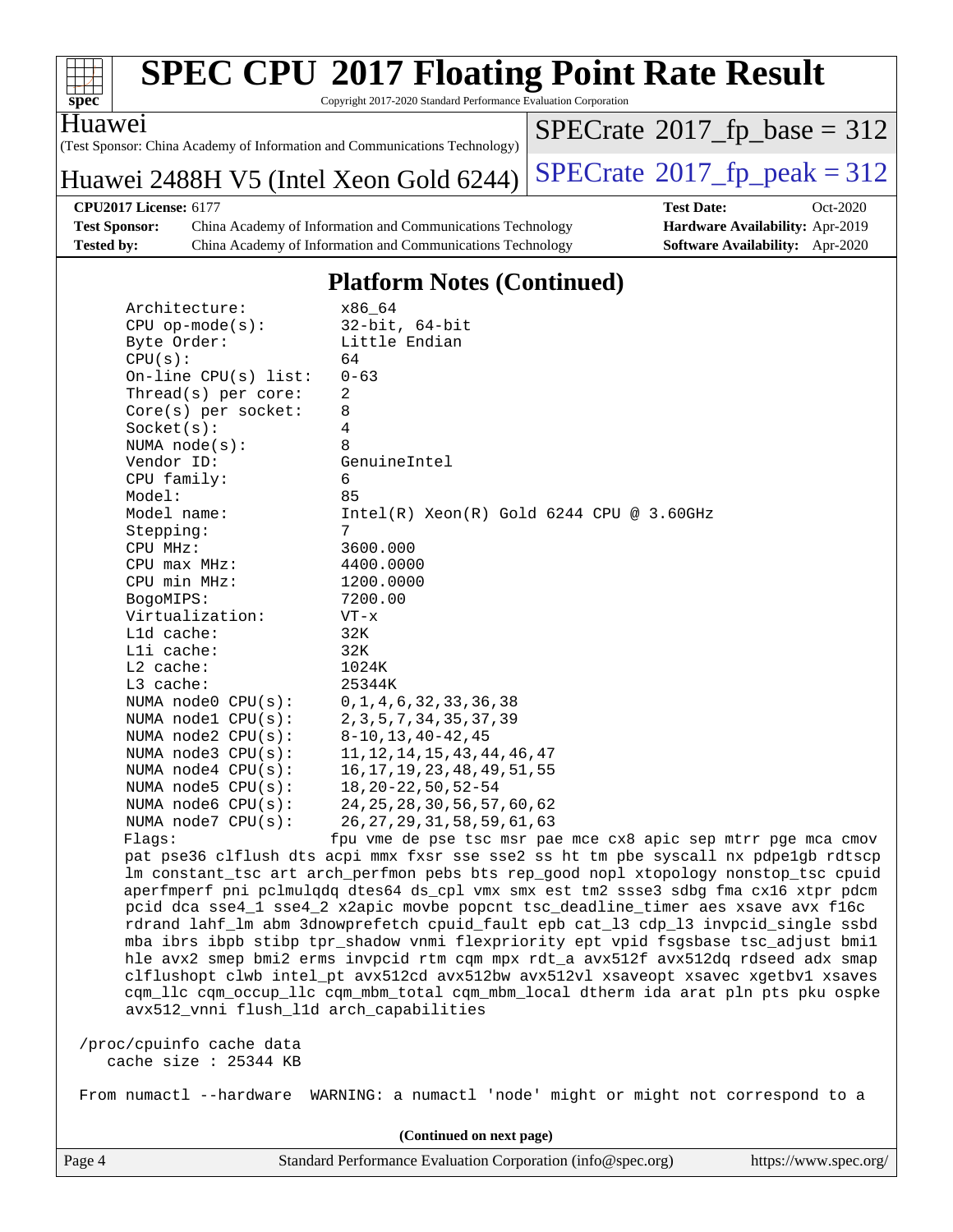

Copyright 2017-2020 Standard Performance Evaluation Corporation

(Test Sponsor: China Academy of Information and Communications Technology) Huawei

 $SPECTate$ <sup>®</sup>[2017\\_fp\\_base =](http://www.spec.org/auto/cpu2017/Docs/result-fields.html#SPECrate2017fpbase) 312

## Huawei 2488H V5 (Intel Xeon Gold 6244) [SPECrate](http://www.spec.org/auto/cpu2017/Docs/result-fields.html#SPECrate2017fppeak)®[2017\\_fp\\_peak = 3](http://www.spec.org/auto/cpu2017/Docs/result-fields.html#SPECrate2017fppeak)12

**[CPU2017 License:](http://www.spec.org/auto/cpu2017/Docs/result-fields.html#CPU2017License)** 6177 **[Test Date:](http://www.spec.org/auto/cpu2017/Docs/result-fields.html#TestDate)** Oct-2020 **[Test Sponsor:](http://www.spec.org/auto/cpu2017/Docs/result-fields.html#TestSponsor)** China Academy of Information and Communications Technology **[Hardware Availability:](http://www.spec.org/auto/cpu2017/Docs/result-fields.html#HardwareAvailability)** Apr-2019 **[Tested by:](http://www.spec.org/auto/cpu2017/Docs/result-fields.html#Testedby)** China Academy of Information and Communications Technology **[Software Availability:](http://www.spec.org/auto/cpu2017/Docs/result-fields.html#SoftwareAvailability)** Apr-2020

## **[Platform Notes \(Continued\)](http://www.spec.org/auto/cpu2017/Docs/result-fields.html#PlatformNotes)**

| physical chip.                       |                                                                 |             |                                         |                                                     |                |             |                |    |        |  |
|--------------------------------------|-----------------------------------------------------------------|-------------|-----------------------------------------|-----------------------------------------------------|----------------|-------------|----------------|----|--------|--|
| available: 8 nodes (0-7)             |                                                                 |             |                                         |                                                     |                |             |                |    |        |  |
| node 0 cpus: 0 1 4 6 32 33 36 38     |                                                                 |             |                                         |                                                     |                |             |                |    |        |  |
| node 0 size: 95207 MB                |                                                                 |             |                                         |                                                     |                |             |                |    |        |  |
| node 0 free: 94958 MB                |                                                                 |             |                                         |                                                     |                |             |                |    |        |  |
| node 1 cpus: 2 3 5 7 34 35 37 39     |                                                                 |             |                                         |                                                     |                |             |                |    |        |  |
| node 1 size: 96765 MB                |                                                                 |             |                                         |                                                     |                |             |                |    |        |  |
| node 1 free: 96605 MB                |                                                                 |             |                                         |                                                     |                |             |                |    |        |  |
| node 2 cpus: 8 9 10 13 40 41 42 45   |                                                                 |             |                                         |                                                     |                |             |                |    |        |  |
| node 2 size: 96765 MB                |                                                                 |             |                                         |                                                     |                |             |                |    |        |  |
| node 2 free: 96575 MB                |                                                                 |             |                                         |                                                     |                |             |                |    |        |  |
| node 3 cpus: 11 12 14 15 43 44 46 47 |                                                                 |             |                                         |                                                     |                |             |                |    |        |  |
| node 3 size: 96765 MB                |                                                                 |             |                                         |                                                     |                |             |                |    |        |  |
| node 3 free: 96579 MB                |                                                                 |             |                                         |                                                     |                |             |                |    |        |  |
| node 4 cpus: 16 17 19 23 48 49 51 55 |                                                                 |             |                                         |                                                     |                |             |                |    |        |  |
| node 4 size: 96736 MB                |                                                                 |             |                                         |                                                     |                |             |                |    |        |  |
| node 4 free: 96558 MB                |                                                                 |             |                                         |                                                     |                |             |                |    |        |  |
| node 5 cpus: 18 20 21 22 50 52 53 54 |                                                                 |             |                                         |                                                     |                |             |                |    |        |  |
| node 5 size: 96765 MB                |                                                                 |             |                                         |                                                     |                |             |                |    |        |  |
| node 5 free: 96466 MB                |                                                                 |             |                                         |                                                     |                |             |                |    |        |  |
| node 6 cpus: 24 25 28 30 56 57 60 62 |                                                                 |             |                                         |                                                     |                |             |                |    |        |  |
| node 6 size: 96765 MB                |                                                                 |             |                                         |                                                     |                |             |                |    |        |  |
| node 6 free: 96584 MB                |                                                                 |             |                                         |                                                     |                |             |                |    |        |  |
| node 7 cpus: 26 27 29 31 58 59 61 63 |                                                                 |             |                                         |                                                     |                |             |                |    |        |  |
| node 7 size: 96545 MB                |                                                                 |             |                                         |                                                     |                |             |                |    |        |  |
| node 7 free: 96384 MB                |                                                                 |             |                                         |                                                     |                |             |                |    |        |  |
| node distances:                      |                                                                 |             |                                         |                                                     |                |             |                |    |        |  |
| node                                 | 0                                                               | $\mathbf 1$ | 2                                       | $\overline{\mathbf{3}}$                             | $\overline{4}$ | $5^{\circ}$ |                | 6  | 7      |  |
| 0:                                   | 10                                                              | 11          | 21                                      | 21                                                  | 21             |             | 21             | 21 | 21     |  |
|                                      |                                                                 |             | $\begin{array}{c} 21 \\ 10 \end{array}$ |                                                     |                | 21          |                | 21 | 21     |  |
|                                      | $\begin{array}{ccccc} 1: & 11 & 10 \\ 2: & 21 & 21 \end{array}$ |             | 10                                      | $\begin{array}{ccc} 21 & 21 \\ 11 & 21 \end{array}$ |                |             | $\frac{1}{21}$ | 21 | 21     |  |
|                                      | 3: 21 21                                                        |             | 11                                      | 10  21  21                                          |                |             |                | 21 | 21     |  |
|                                      | 4: 21 21                                                        |             | 21                                      | 21                                                  |                | 10 11       |                | 21 | 21     |  |
|                                      | 5: 21 21                                                        |             | 21                                      | 21 11 10                                            |                |             |                | 21 | 21     |  |
|                                      | 6: 21                                                           | 21          | 21                                      | 21  21  21                                          |                |             |                | 10 | $11\,$ |  |
| 7:                                   | 21                                                              | 21          | 21                                      | 21  21  21                                          |                |             |                | 11 | $10$   |  |
|                                      |                                                                 |             |                                         |                                                     |                |             |                |    |        |  |
| From /proc/meminfo                   |                                                                 |             |                                         |                                                     |                |             |                |    |        |  |
|                                      | MemTotal:                                                       |             |                                         | 790850904 kB                                        |                |             |                |    |        |  |
|                                      | HugePages_Total:                                                |             |                                         |                                                     |                | 0           |                |    |        |  |
|                                      | Hugepagesize:                                                   |             |                                         |                                                     | 2048           | kB          |                |    |        |  |
|                                      |                                                                 |             |                                         |                                                     |                |             |                |    |        |  |
| From /etc/*release* /etc/*version*   |                                                                 |             |                                         |                                                     |                |             |                |    |        |  |
|                                      | SuSE-release:                                                   |             |                                         |                                                     |                |             |                |    |        |  |
|                                      | SUSE Linux Enterprise Server 12 (x86_64)                        |             |                                         |                                                     |                |             |                |    |        |  |
|                                      | $VERSION = 12$                                                  |             |                                         |                                                     |                |             |                |    |        |  |
|                                      | PATCHLEVEL = 4                                                  |             |                                         |                                                     |                |             |                |    |        |  |
|                                      |                                                                 |             |                                         |                                                     |                |             |                |    |        |  |
|                                      |                                                                 |             |                                         |                                                     |                |             |                |    |        |  |

**(Continued on next page)**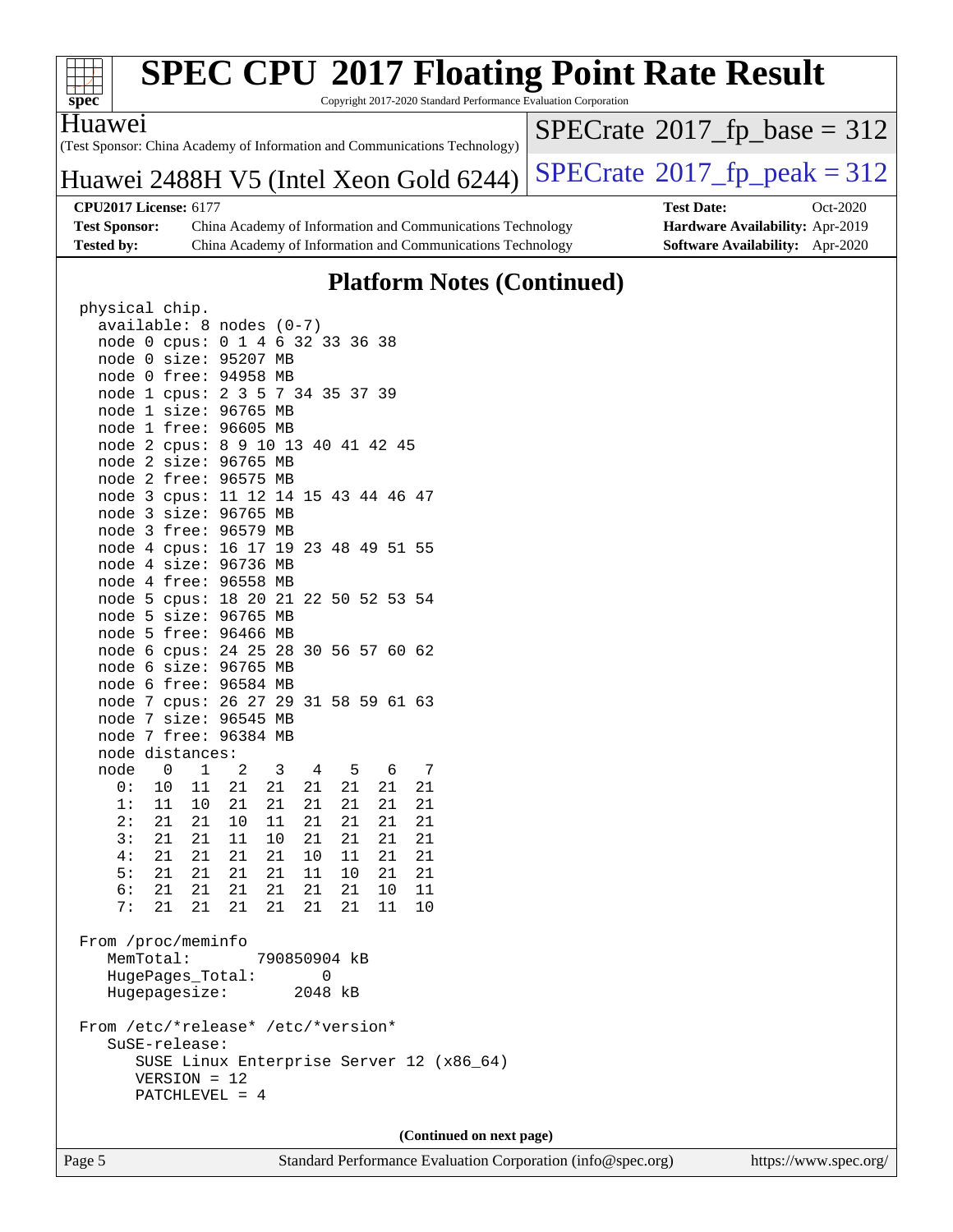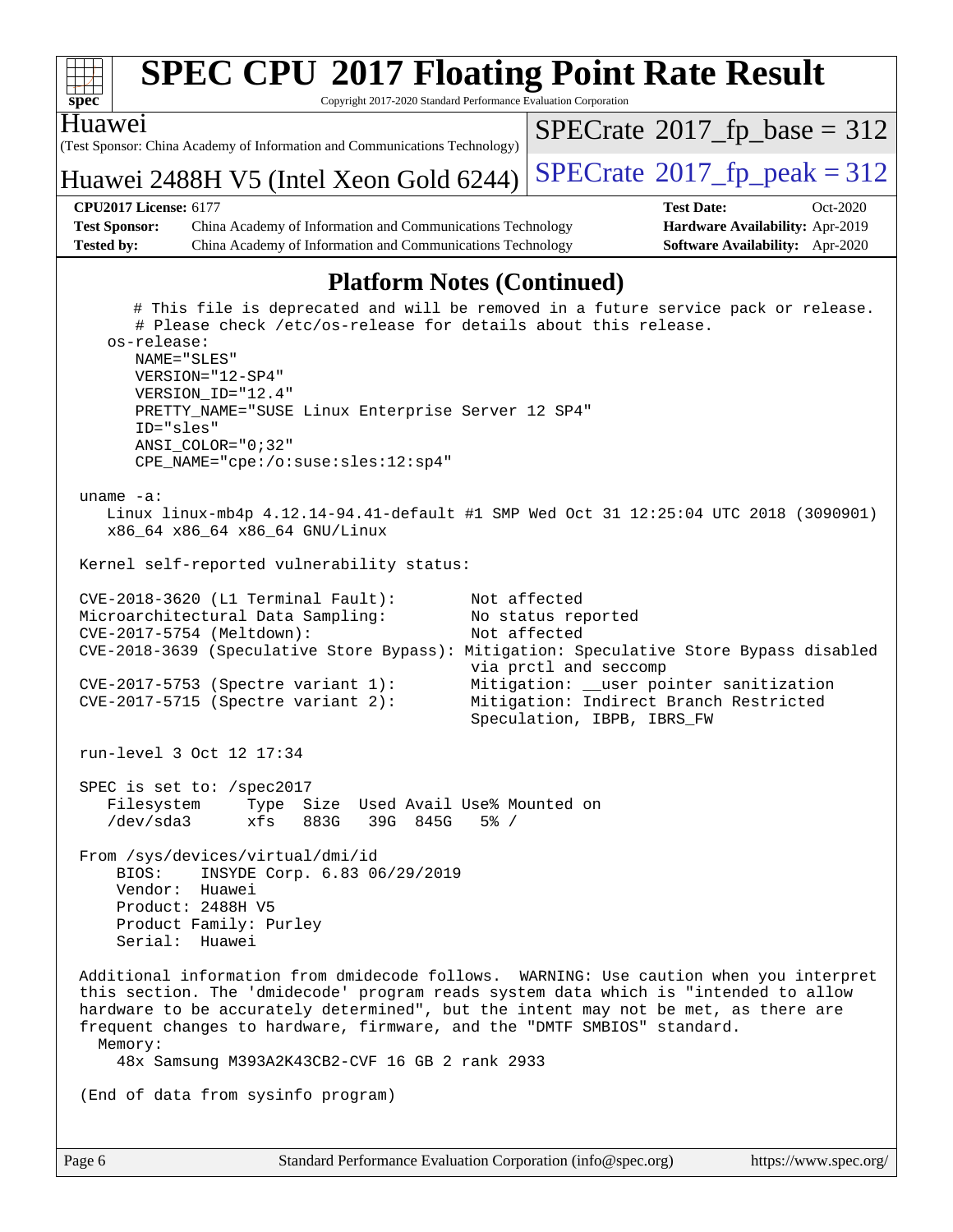| $spec^*$                                                        | <b>SPEC CPU®2017 Floating Point Rate Result</b><br>Copyright 2017-2020 Standard Performance Evaluation Corporation                                                                                                                                                                                                                                                                                                                                                                               |                                       |                                 |
|-----------------------------------------------------------------|--------------------------------------------------------------------------------------------------------------------------------------------------------------------------------------------------------------------------------------------------------------------------------------------------------------------------------------------------------------------------------------------------------------------------------------------------------------------------------------------------|---------------------------------------|---------------------------------|
| Huawei                                                          | (Test Sponsor: China Academy of Information and Communications Technology)                                                                                                                                                                                                                                                                                                                                                                                                                       | $SPECrate^{\circ}2017$ fp base = 312  |                                 |
|                                                                 | Huawei 2488H V5 (Intel Xeon Gold 6244)                                                                                                                                                                                                                                                                                                                                                                                                                                                           | $SPECrate^{\circ}2017$ _fp_peak = 312 |                                 |
| <b>CPU2017 License: 6177</b>                                    |                                                                                                                                                                                                                                                                                                                                                                                                                                                                                                  | <b>Test Date:</b>                     | Oct-2020                        |
| <b>Test Sponsor:</b>                                            | China Academy of Information and Communications Technology                                                                                                                                                                                                                                                                                                                                                                                                                                       |                                       | Hardware Availability: Apr-2019 |
| <b>Tested by:</b>                                               | China Academy of Information and Communications Technology                                                                                                                                                                                                                                                                                                                                                                                                                                       |                                       | Software Availability: Apr-2020 |
|                                                                 | <b>Compiler Version Notes</b>                                                                                                                                                                                                                                                                                                                                                                                                                                                                    |                                       |                                 |
| C                                                               | 519.1bm_r(base, peak) 538.imagick_r(base, peak)<br>544.nab_r(base, peak)                                                                                                                                                                                                                                                                                                                                                                                                                         |                                       |                                 |
| NextGen Build 20200304                                          | Intel(R) C Compiler for applications running on $Intel(R) 64$ , Version 2021.1<br>Copyright (C) 1985-2020 Intel Corporation. All rights reserved.                                                                                                                                                                                                                                                                                                                                                |                                       |                                 |
| $C++$                                                           | 508.namd_r(base, peak) 510.parest_r(base, peak)                                                                                                                                                                                                                                                                                                                                                                                                                                                  |                                       |                                 |
| NextGen Build 20200304                                          | Intel(R) C++ Compiler for applications running on Intel(R) 64, Version 2021.1<br>Copyright (C) 1985-2020 Intel Corporation. All rights reserved.                                                                                                                                                                                                                                                                                                                                                 |                                       |                                 |
| $C++$ , $C$<br>NextGen Build 20200304<br>NextGen Build 20200304 | 511.povray_r(base, peak) 526.blender_r(base, peak)<br>Intel(R) C++ Compiler for applications running on Intel(R) 64, Version 2021.1<br>Copyright (C) 1985-2020 Intel Corporation. All rights reserved.<br>Intel(R) C Compiler for applications running on $Intel(R) 64$ , Version 2021.1<br>Copyright (C) 1985-2020 Intel Corporation. All rights reserved.                                                                                                                                      |                                       |                                 |
|                                                                 | $C++$ , C, Fortran   507.cactuBSSN_r(base, peak)                                                                                                                                                                                                                                                                                                                                                                                                                                                 |                                       |                                 |
| NextGen Build 20200304<br>NextGen Build 20200304                | Intel(R) C++ Compiler for applications running on Intel(R) 64, Version 2021.1<br>Copyright (C) 1985-2020 Intel Corporation. All rights reserved.<br>Intel(R) C Compiler for applications running on $Intel(R)$ 64, Version 2021.1<br>Copyright (C) 1985-2020 Intel Corporation. All rights reserved.<br>$Intel(R)$ Fortran Intel(R) 64 Compiler for applications running on Intel(R)<br>64, Version 19.1.1.217 Build 20200306<br>Copyright (C) 1985-2020 Intel Corporation. All rights reserved. |                                       |                                 |
| Fortran                                                         | 503.bwaves_r(base, peak) 549.fotonik3d_r(base, peak)<br>554.roms_r(base, peak)                                                                                                                                                                                                                                                                                                                                                                                                                   |                                       |                                 |
|                                                                 | $Intel(R)$ Fortran Intel(R) 64 Compiler for applications running on Intel(R)                                                                                                                                                                                                                                                                                                                                                                                                                     |                                       |                                 |
|                                                                 | (Continued on next page)                                                                                                                                                                                                                                                                                                                                                                                                                                                                         |                                       |                                 |
| Page 7                                                          | Standard Performance Evaluation Corporation (info@spec.org)                                                                                                                                                                                                                                                                                                                                                                                                                                      |                                       | https://www.spec.org/           |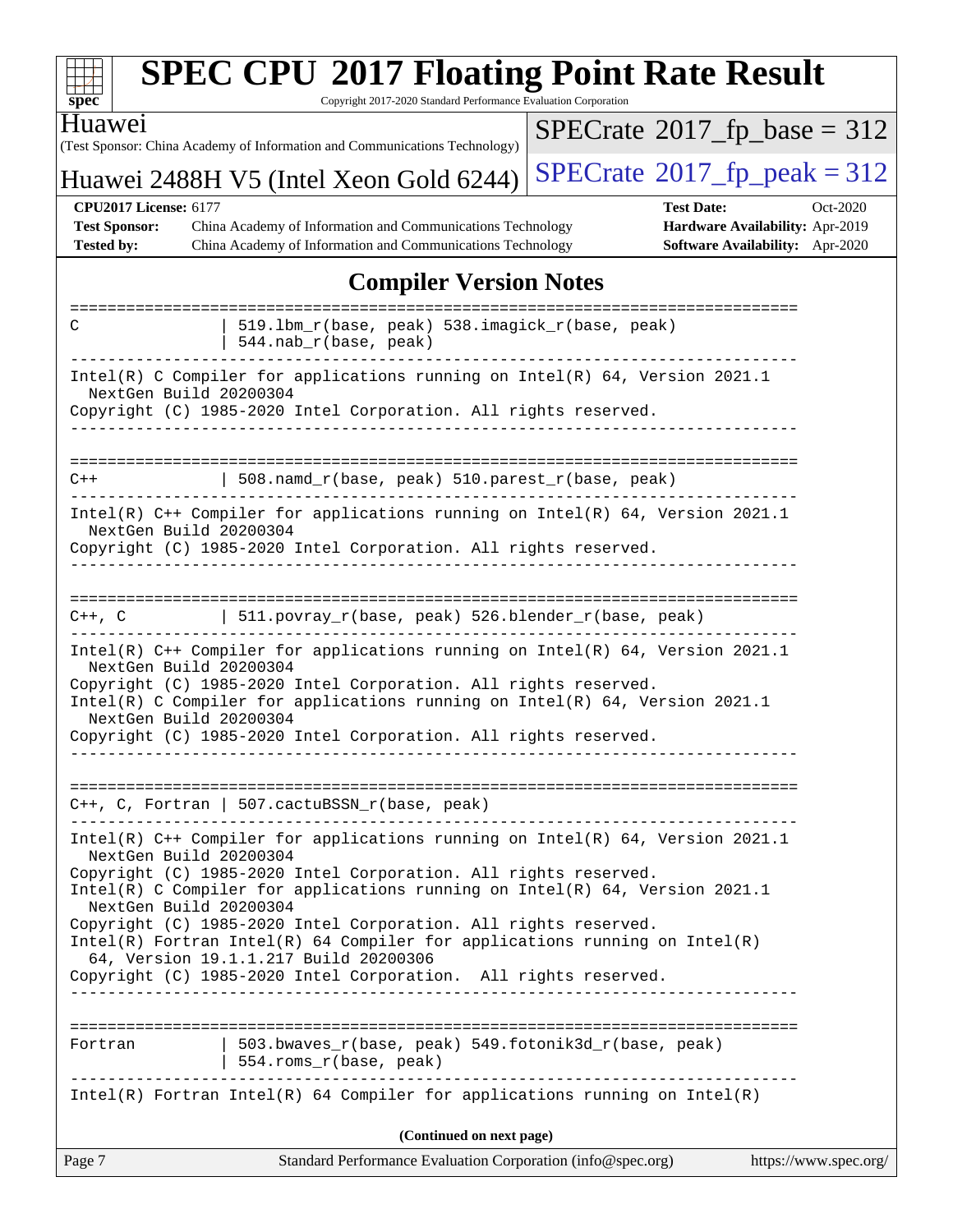| <b>SPEC CPU®2017 Floating Point Rate Result</b><br>Copyright 2017-2020 Standard Performance Evaluation Corporation<br>$spec^*$                                                                                                                                                                                                                                                                                 |                                                                                                     |
|----------------------------------------------------------------------------------------------------------------------------------------------------------------------------------------------------------------------------------------------------------------------------------------------------------------------------------------------------------------------------------------------------------------|-----------------------------------------------------------------------------------------------------|
| <b>Huawei</b><br>(Test Sponsor: China Academy of Information and Communications Technology)                                                                                                                                                                                                                                                                                                                    | $SPECrate^{\circledast}2017$ fp base = 312                                                          |
| Huawei 2488H V5 (Intel Xeon Gold 6244)                                                                                                                                                                                                                                                                                                                                                                         | $SPECTate@2017fr peak = 312$                                                                        |
| <b>CPU2017 License: 6177</b><br><b>Test Sponsor:</b><br>China Academy of Information and Communications Technology<br>Tested by:<br>China Academy of Information and Communications Technology                                                                                                                                                                                                                 | <b>Test Date:</b><br>Oct-2020<br>Hardware Availability: Apr-2019<br>Software Availability: Apr-2020 |
| <b>Compiler Version Notes (Continued)</b><br>64, Version 19.1.1.217 Build 20200306<br>Copyright (C) 1985-2020 Intel Corporation. All rights reserved.<br>____________________________________                                                                                                                                                                                                                  |                                                                                                     |
| Fortran, C $\vert$ 521.wrf_r(base) 527.cam4_r(base, peak)                                                                                                                                                                                                                                                                                                                                                      |                                                                                                     |
| Intel(R) Fortran Intel(R) 64 Compiler for applications running on $Intel(R)$<br>64, Version 19.1.1.217 Build 20200306<br>Copyright (C) 1985-2020 Intel Corporation. All rights reserved.<br>Intel(R) C Compiler for applications running on $Intel(R) 64$ , Version 2021.1<br>NextGen Build 20200304<br>Copyright (C) 1985-2020 Intel Corporation. All rights reserved.                                        |                                                                                                     |
| Fortran, $C$   521.wrf_r(peak)<br>$Intel(R)$ Fortran Intel(R) 64 Compiler for applications running on Intel(R)<br>64, Version 19.1.1.217 Build 20200306<br>Copyright (C) 1985-2020 Intel Corporation. All rights reserved.<br>Intel(R) C Intel(R) 64 Compiler for applications running on Intel(R) 64,<br>Version 19.1.1.217 Build 20200306<br>Copyright (C) 1985-2020 Intel Corporation. All rights reserved. |                                                                                                     |
| 521.wrf_r(base) 527.cam4_r(base, peak)<br>Fortran, C<br>$Intel(R)$ Fortran Intel(R) 64 Compiler for applications running on Intel(R)                                                                                                                                                                                                                                                                           |                                                                                                     |
| 64, Version 19.1.1.217 Build 20200306<br>Copyright (C) 1985-2020 Intel Corporation. All rights reserved.<br>Intel(R) C Compiler for applications running on $Intel(R) 64$ , Version 2021.1<br>NextGen Build 20200304<br>Copyright (C) 1985-2020 Intel Corporation. All rights reserved.                                                                                                                        |                                                                                                     |
| Fortran, $C$   521.wrf_r(peak)                                                                                                                                                                                                                                                                                                                                                                                 |                                                                                                     |
| $Intel(R)$ Fortran Intel(R) 64 Compiler for applications running on Intel(R)<br>64, Version 19.1.1.217 Build 20200306<br>Copyright (C) 1985-2020 Intel Corporation. All rights reserved.<br>Intel(R) C Intel(R) 64 Compiler for applications running on Intel(R) 64,<br>Version 19.1.1.217 Build 20200306<br>Copyright (C) 1985-2020 Intel Corporation. All rights reserved.<br>_____________________          |                                                                                                     |
|                                                                                                                                                                                                                                                                                                                                                                                                                |                                                                                                     |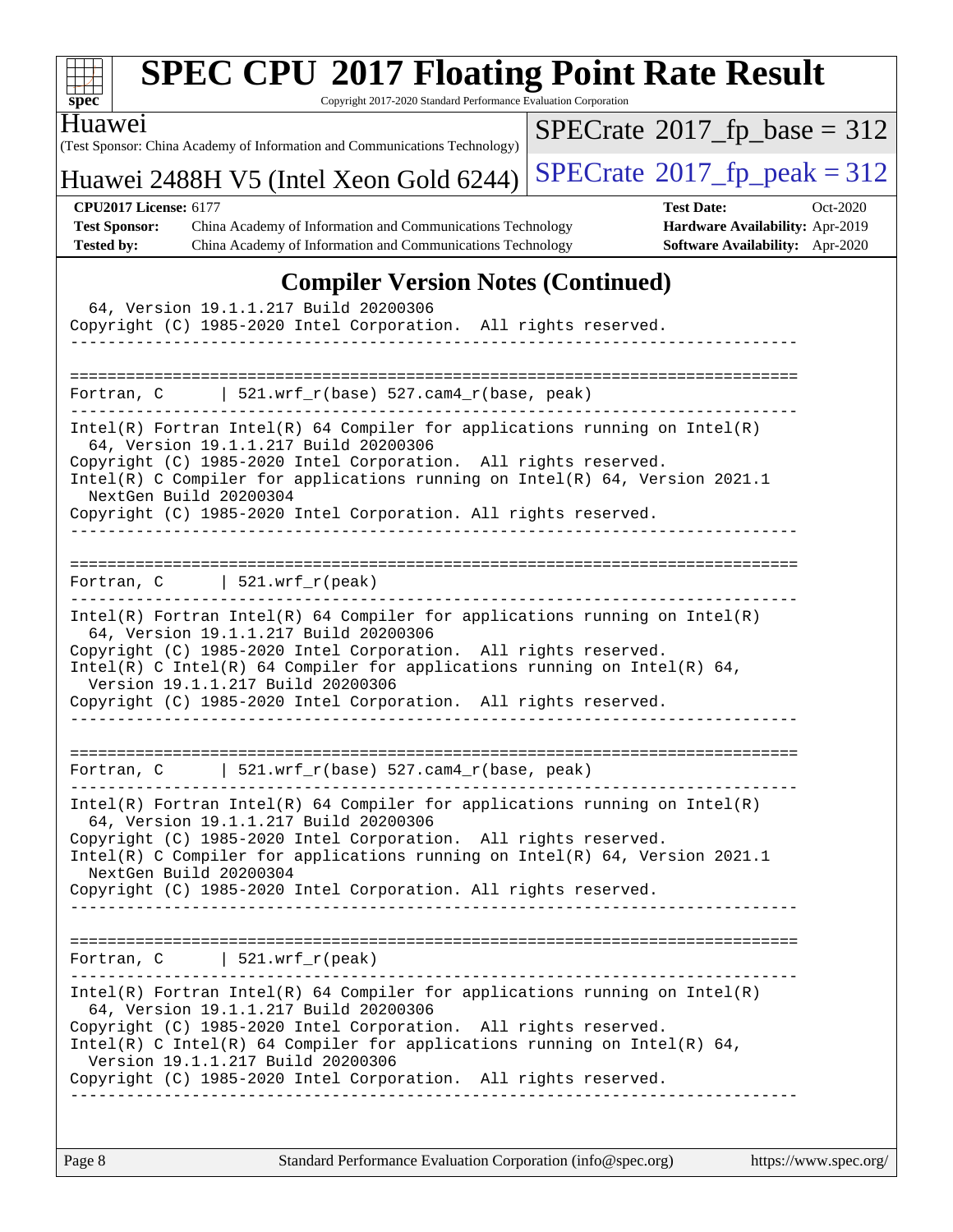| S.<br>æ<br>ш<br>L. |  |  |  |  |  |  |  |
|--------------------|--|--|--|--|--|--|--|

 $SPECTate$ <sup>®</sup>[2017\\_fp\\_base =](http://www.spec.org/auto/cpu2017/Docs/result-fields.html#SPECrate2017fpbase) 312

Copyright 2017-2020 Standard Performance Evaluation Corporation

(Test Sponsor: China Academy of Information and Communications Technology) Huawei

## Huawei 2488H V5 (Intel Xeon Gold 6244) [SPECrate](http://www.spec.org/auto/cpu2017/Docs/result-fields.html#SPECrate2017fppeak)®2017\_fp\_peak =  $312$

**[CPU2017 License:](http://www.spec.org/auto/cpu2017/Docs/result-fields.html#CPU2017License)** 6177 **[Test Date:](http://www.spec.org/auto/cpu2017/Docs/result-fields.html#TestDate)** Oct-2020 **[Test Sponsor:](http://www.spec.org/auto/cpu2017/Docs/result-fields.html#TestSponsor)** China Academy of Information and Communications Technology **[Hardware Availability:](http://www.spec.org/auto/cpu2017/Docs/result-fields.html#HardwareAvailability)** Apr-2019 **[Tested by:](http://www.spec.org/auto/cpu2017/Docs/result-fields.html#Testedby)** China Academy of Information and Communications Technology **[Software Availability:](http://www.spec.org/auto/cpu2017/Docs/result-fields.html#SoftwareAvailability)** Apr-2020

## **[Base Compiler Invocation](http://www.spec.org/auto/cpu2017/Docs/result-fields.html#BaseCompilerInvocation)**

[C benchmarks](http://www.spec.org/auto/cpu2017/Docs/result-fields.html#Cbenchmarks):

[icc](http://www.spec.org/cpu2017/results/res2020q4/cpu2017-20201012-24170.flags.html#user_CCbase_intel_icc_66fc1ee009f7361af1fbd72ca7dcefbb700085f36577c54f309893dd4ec40d12360134090235512931783d35fd58c0460139e722d5067c5574d8eaf2b3e37e92)

[C++ benchmarks](http://www.spec.org/auto/cpu2017/Docs/result-fields.html#CXXbenchmarks): [icpc](http://www.spec.org/cpu2017/results/res2020q4/cpu2017-20201012-24170.flags.html#user_CXXbase_intel_icpc_c510b6838c7f56d33e37e94d029a35b4a7bccf4766a728ee175e80a419847e808290a9b78be685c44ab727ea267ec2f070ec5dc83b407c0218cded6866a35d07)

[Fortran benchmarks:](http://www.spec.org/auto/cpu2017/Docs/result-fields.html#Fortranbenchmarks) [ifort](http://www.spec.org/cpu2017/results/res2020q4/cpu2017-20201012-24170.flags.html#user_FCbase_intel_ifort_8111460550e3ca792625aed983ce982f94888b8b503583aa7ba2b8303487b4d8a21a13e7191a45c5fd58ff318f48f9492884d4413fa793fd88dd292cad7027ca)

[Benchmarks using both Fortran and C](http://www.spec.org/auto/cpu2017/Docs/result-fields.html#BenchmarksusingbothFortranandC): [ifort](http://www.spec.org/cpu2017/results/res2020q4/cpu2017-20201012-24170.flags.html#user_CC_FCbase_intel_ifort_8111460550e3ca792625aed983ce982f94888b8b503583aa7ba2b8303487b4d8a21a13e7191a45c5fd58ff318f48f9492884d4413fa793fd88dd292cad7027ca) [icc](http://www.spec.org/cpu2017/results/res2020q4/cpu2017-20201012-24170.flags.html#user_CC_FCbase_intel_icc_66fc1ee009f7361af1fbd72ca7dcefbb700085f36577c54f309893dd4ec40d12360134090235512931783d35fd58c0460139e722d5067c5574d8eaf2b3e37e92)

[Benchmarks using both C and C++:](http://www.spec.org/auto/cpu2017/Docs/result-fields.html#BenchmarksusingbothCandCXX) [icpc](http://www.spec.org/cpu2017/results/res2020q4/cpu2017-20201012-24170.flags.html#user_CC_CXXbase_intel_icpc_c510b6838c7f56d33e37e94d029a35b4a7bccf4766a728ee175e80a419847e808290a9b78be685c44ab727ea267ec2f070ec5dc83b407c0218cded6866a35d07) [icc](http://www.spec.org/cpu2017/results/res2020q4/cpu2017-20201012-24170.flags.html#user_CC_CXXbase_intel_icc_66fc1ee009f7361af1fbd72ca7dcefbb700085f36577c54f309893dd4ec40d12360134090235512931783d35fd58c0460139e722d5067c5574d8eaf2b3e37e92)

[Benchmarks using Fortran, C, and C++](http://www.spec.org/auto/cpu2017/Docs/result-fields.html#BenchmarksusingFortranCandCXX): [icpc](http://www.spec.org/cpu2017/results/res2020q4/cpu2017-20201012-24170.flags.html#user_CC_CXX_FCbase_intel_icpc_c510b6838c7f56d33e37e94d029a35b4a7bccf4766a728ee175e80a419847e808290a9b78be685c44ab727ea267ec2f070ec5dc83b407c0218cded6866a35d07) [icc](http://www.spec.org/cpu2017/results/res2020q4/cpu2017-20201012-24170.flags.html#user_CC_CXX_FCbase_intel_icc_66fc1ee009f7361af1fbd72ca7dcefbb700085f36577c54f309893dd4ec40d12360134090235512931783d35fd58c0460139e722d5067c5574d8eaf2b3e37e92) [ifort](http://www.spec.org/cpu2017/results/res2020q4/cpu2017-20201012-24170.flags.html#user_CC_CXX_FCbase_intel_ifort_8111460550e3ca792625aed983ce982f94888b8b503583aa7ba2b8303487b4d8a21a13e7191a45c5fd58ff318f48f9492884d4413fa793fd88dd292cad7027ca)

## **[Base Portability Flags](http://www.spec.org/auto/cpu2017/Docs/result-fields.html#BasePortabilityFlags)**

 503.bwaves\_r: [-DSPEC\\_LP64](http://www.spec.org/cpu2017/results/res2020q4/cpu2017-20201012-24170.flags.html#suite_basePORTABILITY503_bwaves_r_DSPEC_LP64) 507.cactuBSSN\_r: [-DSPEC\\_LP64](http://www.spec.org/cpu2017/results/res2020q4/cpu2017-20201012-24170.flags.html#suite_basePORTABILITY507_cactuBSSN_r_DSPEC_LP64) 508.namd\_r: [-DSPEC\\_LP64](http://www.spec.org/cpu2017/results/res2020q4/cpu2017-20201012-24170.flags.html#suite_basePORTABILITY508_namd_r_DSPEC_LP64) 510.parest\_r: [-DSPEC\\_LP64](http://www.spec.org/cpu2017/results/res2020q4/cpu2017-20201012-24170.flags.html#suite_basePORTABILITY510_parest_r_DSPEC_LP64) 511.povray\_r: [-DSPEC\\_LP64](http://www.spec.org/cpu2017/results/res2020q4/cpu2017-20201012-24170.flags.html#suite_basePORTABILITY511_povray_r_DSPEC_LP64) 519.lbm\_r: [-DSPEC\\_LP64](http://www.spec.org/cpu2017/results/res2020q4/cpu2017-20201012-24170.flags.html#suite_basePORTABILITY519_lbm_r_DSPEC_LP64) 521.wrf\_r: [-DSPEC\\_LP64](http://www.spec.org/cpu2017/results/res2020q4/cpu2017-20201012-24170.flags.html#suite_basePORTABILITY521_wrf_r_DSPEC_LP64) [-DSPEC\\_CASE\\_FLAG](http://www.spec.org/cpu2017/results/res2020q4/cpu2017-20201012-24170.flags.html#b521.wrf_r_baseCPORTABILITY_DSPEC_CASE_FLAG) [-convert big\\_endian](http://www.spec.org/cpu2017/results/res2020q4/cpu2017-20201012-24170.flags.html#user_baseFPORTABILITY521_wrf_r_convert_big_endian_c3194028bc08c63ac5d04de18c48ce6d347e4e562e8892b8bdbdc0214820426deb8554edfa529a3fb25a586e65a3d812c835984020483e7e73212c4d31a38223) 526.blender\_r: [-DSPEC\\_LP64](http://www.spec.org/cpu2017/results/res2020q4/cpu2017-20201012-24170.flags.html#suite_basePORTABILITY526_blender_r_DSPEC_LP64) [-DSPEC\\_LINUX](http://www.spec.org/cpu2017/results/res2020q4/cpu2017-20201012-24170.flags.html#b526.blender_r_baseCPORTABILITY_DSPEC_LINUX) [-funsigned-char](http://www.spec.org/cpu2017/results/res2020q4/cpu2017-20201012-24170.flags.html#user_baseCPORTABILITY526_blender_r_force_uchar_40c60f00ab013830e2dd6774aeded3ff59883ba5a1fc5fc14077f794d777847726e2a5858cbc7672e36e1b067e7e5c1d9a74f7176df07886a243d7cc18edfe67) 527.cam4\_r: [-DSPEC\\_LP64](http://www.spec.org/cpu2017/results/res2020q4/cpu2017-20201012-24170.flags.html#suite_basePORTABILITY527_cam4_r_DSPEC_LP64) [-DSPEC\\_CASE\\_FLAG](http://www.spec.org/cpu2017/results/res2020q4/cpu2017-20201012-24170.flags.html#b527.cam4_r_baseCPORTABILITY_DSPEC_CASE_FLAG) 538.imagick\_r: [-DSPEC\\_LP64](http://www.spec.org/cpu2017/results/res2020q4/cpu2017-20201012-24170.flags.html#suite_basePORTABILITY538_imagick_r_DSPEC_LP64) 544.nab\_r: [-DSPEC\\_LP64](http://www.spec.org/cpu2017/results/res2020q4/cpu2017-20201012-24170.flags.html#suite_basePORTABILITY544_nab_r_DSPEC_LP64) 549.fotonik3d\_r: [-DSPEC\\_LP64](http://www.spec.org/cpu2017/results/res2020q4/cpu2017-20201012-24170.flags.html#suite_basePORTABILITY549_fotonik3d_r_DSPEC_LP64) 554.roms\_r: [-DSPEC\\_LP64](http://www.spec.org/cpu2017/results/res2020q4/cpu2017-20201012-24170.flags.html#suite_basePORTABILITY554_roms_r_DSPEC_LP64)

## **[Base Optimization Flags](http://www.spec.org/auto/cpu2017/Docs/result-fields.html#BaseOptimizationFlags)**

#### [C benchmarks](http://www.spec.org/auto/cpu2017/Docs/result-fields.html#Cbenchmarks):

[-m64](http://www.spec.org/cpu2017/results/res2020q4/cpu2017-20201012-24170.flags.html#user_CCbase_m64-icc) [-qnextgen](http://www.spec.org/cpu2017/results/res2020q4/cpu2017-20201012-24170.flags.html#user_CCbase_f-qnextgen) [-std=c11](http://www.spec.org/cpu2017/results/res2020q4/cpu2017-20201012-24170.flags.html#user_CCbase_std-icc-std_0e1c27790398a4642dfca32ffe6c27b5796f9c2d2676156f2e42c9c44eaad0c049b1cdb667a270c34d979996257aeb8fc440bfb01818dbc9357bd9d174cb8524) [-Wl,-plugin-opt=-x86-branches-within-32B-boundaries](http://www.spec.org/cpu2017/results/res2020q4/cpu2017-20201012-24170.flags.html#user_CCbase_f-x86-branches-within-32B-boundaries_0098b4e4317ae60947b7b728078a624952a08ac37a3c797dfb4ffeb399e0c61a9dd0f2f44ce917e9361fb9076ccb15e7824594512dd315205382d84209e912f3) [-Wl,-z,muldefs](http://www.spec.org/cpu2017/results/res2020q4/cpu2017-20201012-24170.flags.html#user_CCbase_link_force_multiple1_b4cbdb97b34bdee9ceefcfe54f4c8ea74255f0b02a4b23e853cdb0e18eb4525ac79b5a88067c842dd0ee6996c24547a27a4b99331201badda8798ef8a743f577) [-fuse-ld=gold](http://www.spec.org/cpu2017/results/res2020q4/cpu2017-20201012-24170.flags.html#user_CCbase_f-fuse-ld_920b3586e2b8c6e0748b9c84fa9b744736ba725a32cab14ad8f3d4ad28eecb2f59d1144823d2e17006539a88734fe1fc08fc3035f7676166309105a78aaabc32) [-xCORE-AVX512](http://www.spec.org/cpu2017/results/res2020q4/cpu2017-20201012-24170.flags.html#user_CCbase_f-xCORE-AVX512) [-Ofast](http://www.spec.org/cpu2017/results/res2020q4/cpu2017-20201012-24170.flags.html#user_CCbase_f-Ofast) [-ffast-math](http://www.spec.org/cpu2017/results/res2020q4/cpu2017-20201012-24170.flags.html#user_CCbase_f-ffast-math) [-flto](http://www.spec.org/cpu2017/results/res2020q4/cpu2017-20201012-24170.flags.html#user_CCbase_f-flto) [-mfpmath=sse](http://www.spec.org/cpu2017/results/res2020q4/cpu2017-20201012-24170.flags.html#user_CCbase_f-mfpmath_70eb8fac26bde974f8ab713bc9086c5621c0b8d2f6c86f38af0bd7062540daf19db5f3a066d8c6684be05d84c9b6322eb3b5be6619d967835195b93d6c02afa1) [-funroll-loops](http://www.spec.org/cpu2017/results/res2020q4/cpu2017-20201012-24170.flags.html#user_CCbase_f-funroll-loops) [-qopt-mem-layout-trans=4](http://www.spec.org/cpu2017/results/res2020q4/cpu2017-20201012-24170.flags.html#user_CCbase_f-qopt-mem-layout-trans_fa39e755916c150a61361b7846f310bcdf6f04e385ef281cadf3647acec3f0ae266d1a1d22d972a7087a248fd4e6ca390a3634700869573d231a252c784941a8) [-L/usr/local/jemalloc64-5.0.1/](http://www.spec.org/cpu2017/results/res2020q4/cpu2017-20201012-24170.flags.html#user_CCbase_jemalloc_link_path64_1_7ef78e948e26f16679f66279b8b3f63c04c9803b9e8787420a99cca8bda14a41adf28ce5417d152fa73cc6ac5779a3e22f3d8249efa1649e07fa83494079cd98) [-ljemalloc](http://www.spec.org/cpu2017/results/res2020q4/cpu2017-20201012-24170.flags.html#user_CCbase_jemalloc_link_lib_d1249b907c500fa1c0672f44f562e3d0f79738ae9e3c4a9c376d49f265a04b9c99b167ecedbf6711b3085be911c67ff61f150a17b3472be731631ba4d0471706)

**(Continued on next page)**



Page 9 Standard Performance Evaluation Corporation [\(info@spec.org\)](mailto:info@spec.org) <https://www.spec.org/>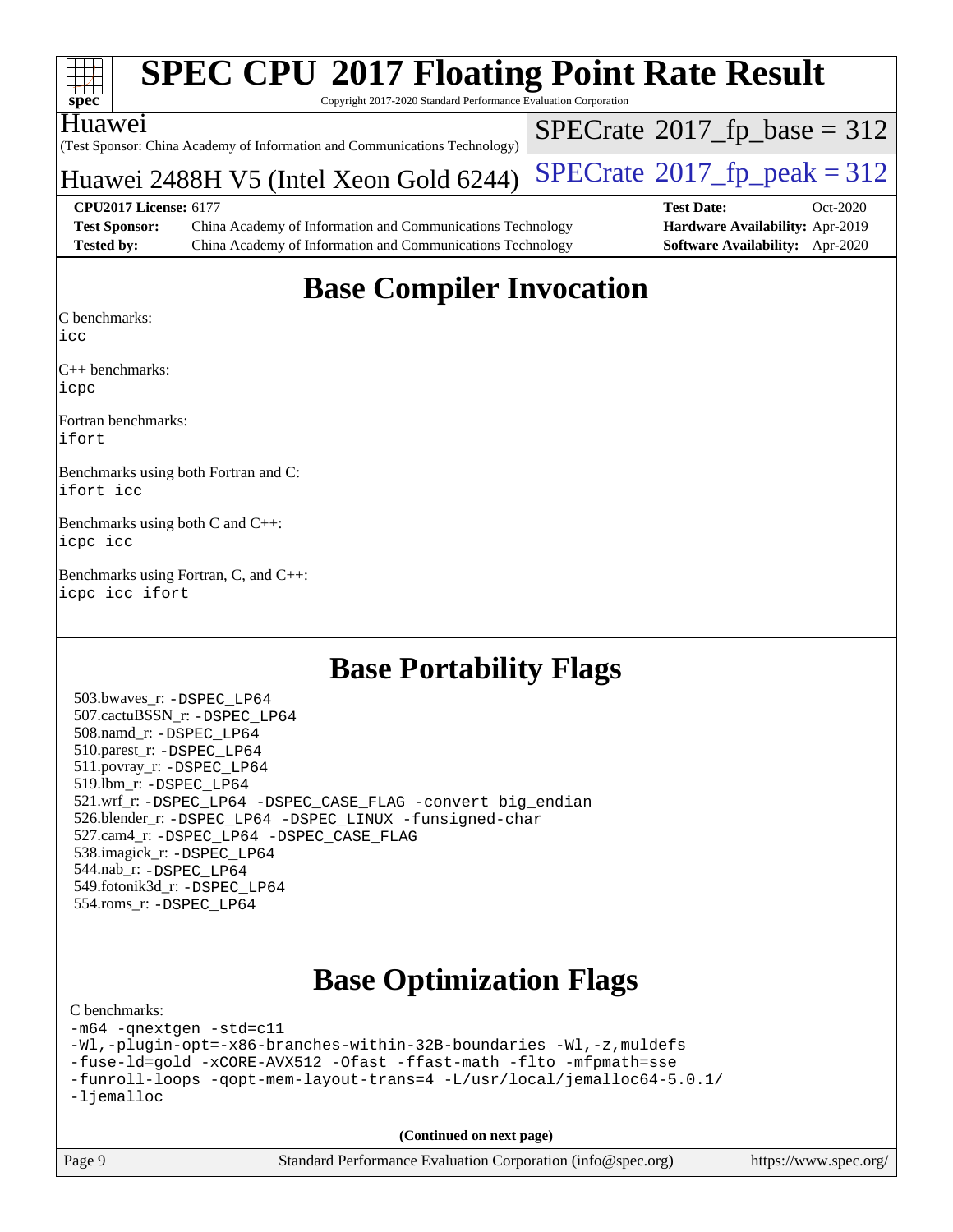

Copyright 2017-2020 Standard Performance Evaluation Corporation

#### Huawei

(Test Sponsor: China Academy of Information and Communications Technology)

Huawei 2488H V5 (Intel Xeon Gold 6244) [SPECrate](http://www.spec.org/auto/cpu2017/Docs/result-fields.html#SPECrate2017fppeak)®2017\_fp\_peak =  $312$ 

 $SPECTate$ <sup>®</sup>[2017\\_fp\\_base =](http://www.spec.org/auto/cpu2017/Docs/result-fields.html#SPECrate2017fpbase) 312

**[Test Sponsor:](http://www.spec.org/auto/cpu2017/Docs/result-fields.html#TestSponsor)** China Academy of Information and Communications Technology **[Hardware Availability:](http://www.spec.org/auto/cpu2017/Docs/result-fields.html#HardwareAvailability)** Apr-2019 **[Tested by:](http://www.spec.org/auto/cpu2017/Docs/result-fields.html#Testedby)** China Academy of Information and Communications Technology **[Software Availability:](http://www.spec.org/auto/cpu2017/Docs/result-fields.html#SoftwareAvailability)** Apr-2020

**[CPU2017 License:](http://www.spec.org/auto/cpu2017/Docs/result-fields.html#CPU2017License)** 6177 **[Test Date:](http://www.spec.org/auto/cpu2017/Docs/result-fields.html#TestDate)** Oct-2020

## **[Base Optimization Flags \(Continued\)](http://www.spec.org/auto/cpu2017/Docs/result-fields.html#BaseOptimizationFlags)**

[C++ benchmarks:](http://www.spec.org/auto/cpu2017/Docs/result-fields.html#CXXbenchmarks)

[-m64](http://www.spec.org/cpu2017/results/res2020q4/cpu2017-20201012-24170.flags.html#user_CXXbase_m64-icc) [-qnextgen](http://www.spec.org/cpu2017/results/res2020q4/cpu2017-20201012-24170.flags.html#user_CXXbase_f-qnextgen) [-Wl,-plugin-opt=-x86-branches-within-32B-boundaries](http://www.spec.org/cpu2017/results/res2020q4/cpu2017-20201012-24170.flags.html#user_CXXbase_f-x86-branches-within-32B-boundaries_0098b4e4317ae60947b7b728078a624952a08ac37a3c797dfb4ffeb399e0c61a9dd0f2f44ce917e9361fb9076ccb15e7824594512dd315205382d84209e912f3) [-Wl,-z,muldefs](http://www.spec.org/cpu2017/results/res2020q4/cpu2017-20201012-24170.flags.html#user_CXXbase_link_force_multiple1_b4cbdb97b34bdee9ceefcfe54f4c8ea74255f0b02a4b23e853cdb0e18eb4525ac79b5a88067c842dd0ee6996c24547a27a4b99331201badda8798ef8a743f577) [-fuse-ld=gold](http://www.spec.org/cpu2017/results/res2020q4/cpu2017-20201012-24170.flags.html#user_CXXbase_f-fuse-ld_920b3586e2b8c6e0748b9c84fa9b744736ba725a32cab14ad8f3d4ad28eecb2f59d1144823d2e17006539a88734fe1fc08fc3035f7676166309105a78aaabc32) [-xCORE-AVX512](http://www.spec.org/cpu2017/results/res2020q4/cpu2017-20201012-24170.flags.html#user_CXXbase_f-xCORE-AVX512) [-Ofast](http://www.spec.org/cpu2017/results/res2020q4/cpu2017-20201012-24170.flags.html#user_CXXbase_f-Ofast) [-ffast-math](http://www.spec.org/cpu2017/results/res2020q4/cpu2017-20201012-24170.flags.html#user_CXXbase_f-ffast-math) [-flto](http://www.spec.org/cpu2017/results/res2020q4/cpu2017-20201012-24170.flags.html#user_CXXbase_f-flto) [-mfpmath=sse](http://www.spec.org/cpu2017/results/res2020q4/cpu2017-20201012-24170.flags.html#user_CXXbase_f-mfpmath_70eb8fac26bde974f8ab713bc9086c5621c0b8d2f6c86f38af0bd7062540daf19db5f3a066d8c6684be05d84c9b6322eb3b5be6619d967835195b93d6c02afa1) [-funroll-loops](http://www.spec.org/cpu2017/results/res2020q4/cpu2017-20201012-24170.flags.html#user_CXXbase_f-funroll-loops) [-qopt-mem-layout-trans=4](http://www.spec.org/cpu2017/results/res2020q4/cpu2017-20201012-24170.flags.html#user_CXXbase_f-qopt-mem-layout-trans_fa39e755916c150a61361b7846f310bcdf6f04e385ef281cadf3647acec3f0ae266d1a1d22d972a7087a248fd4e6ca390a3634700869573d231a252c784941a8) [-L/usr/local/jemalloc64-5.0.1/](http://www.spec.org/cpu2017/results/res2020q4/cpu2017-20201012-24170.flags.html#user_CXXbase_jemalloc_link_path64_1_7ef78e948e26f16679f66279b8b3f63c04c9803b9e8787420a99cca8bda14a41adf28ce5417d152fa73cc6ac5779a3e22f3d8249efa1649e07fa83494079cd98) [-ljemalloc](http://www.spec.org/cpu2017/results/res2020q4/cpu2017-20201012-24170.flags.html#user_CXXbase_jemalloc_link_lib_d1249b907c500fa1c0672f44f562e3d0f79738ae9e3c4a9c376d49f265a04b9c99b167ecedbf6711b3085be911c67ff61f150a17b3472be731631ba4d0471706)

[Fortran benchmarks](http://www.spec.org/auto/cpu2017/Docs/result-fields.html#Fortranbenchmarks):

[-m64](http://www.spec.org/cpu2017/results/res2020q4/cpu2017-20201012-24170.flags.html#user_FCbase_m64-icc) [-Wl,-plugin-opt=-x86-branches-within-32B-boundaries](http://www.spec.org/cpu2017/results/res2020q4/cpu2017-20201012-24170.flags.html#user_FCbase_f-x86-branches-within-32B-boundaries_0098b4e4317ae60947b7b728078a624952a08ac37a3c797dfb4ffeb399e0c61a9dd0f2f44ce917e9361fb9076ccb15e7824594512dd315205382d84209e912f3) [-Wl,-z,muldefs](http://www.spec.org/cpu2017/results/res2020q4/cpu2017-20201012-24170.flags.html#user_FCbase_link_force_multiple1_b4cbdb97b34bdee9ceefcfe54f4c8ea74255f0b02a4b23e853cdb0e18eb4525ac79b5a88067c842dd0ee6996c24547a27a4b99331201badda8798ef8a743f577) [-fuse-ld=gold](http://www.spec.org/cpu2017/results/res2020q4/cpu2017-20201012-24170.flags.html#user_FCbase_f-fuse-ld_920b3586e2b8c6e0748b9c84fa9b744736ba725a32cab14ad8f3d4ad28eecb2f59d1144823d2e17006539a88734fe1fc08fc3035f7676166309105a78aaabc32) [-xCORE-AVX512](http://www.spec.org/cpu2017/results/res2020q4/cpu2017-20201012-24170.flags.html#user_FCbase_f-xCORE-AVX512) [-O3](http://www.spec.org/cpu2017/results/res2020q4/cpu2017-20201012-24170.flags.html#user_FCbase_f-O3) [-ipo](http://www.spec.org/cpu2017/results/res2020q4/cpu2017-20201012-24170.flags.html#user_FCbase_f-ipo) [-no-prec-div](http://www.spec.org/cpu2017/results/res2020q4/cpu2017-20201012-24170.flags.html#user_FCbase_f-no-prec-div) [-qopt-prefetch](http://www.spec.org/cpu2017/results/res2020q4/cpu2017-20201012-24170.flags.html#user_FCbase_f-qopt-prefetch) [-ffinite-math-only](http://www.spec.org/cpu2017/results/res2020q4/cpu2017-20201012-24170.flags.html#user_FCbase_f_finite_math_only_cb91587bd2077682c4b38af759c288ed7c732db004271a9512da14a4f8007909a5f1427ecbf1a0fb78ff2a814402c6114ac565ca162485bbcae155b5e4258871) [-qopt-multiple-gather-scatter-by-shuffles](http://www.spec.org/cpu2017/results/res2020q4/cpu2017-20201012-24170.flags.html#user_FCbase_f-qopt-multiple-gather-scatter-by-shuffles) [-qopt-mem-layout-trans=4](http://www.spec.org/cpu2017/results/res2020q4/cpu2017-20201012-24170.flags.html#user_FCbase_f-qopt-mem-layout-trans_fa39e755916c150a61361b7846f310bcdf6f04e385ef281cadf3647acec3f0ae266d1a1d22d972a7087a248fd4e6ca390a3634700869573d231a252c784941a8) [-nostandard-realloc-lhs](http://www.spec.org/cpu2017/results/res2020q4/cpu2017-20201012-24170.flags.html#user_FCbase_f_2003_std_realloc_82b4557e90729c0f113870c07e44d33d6f5a304b4f63d4c15d2d0f1fab99f5daaed73bdb9275d9ae411527f28b936061aa8b9c8f2d63842963b95c9dd6426b8a) [-align array32byte](http://www.spec.org/cpu2017/results/res2020q4/cpu2017-20201012-24170.flags.html#user_FCbase_align_array32byte_b982fe038af199962ba9a80c053b8342c548c85b40b8e86eb3cc33dee0d7986a4af373ac2d51c3f7cf710a18d62fdce2948f201cd044323541f22fc0fffc51b6) [-auto](http://www.spec.org/cpu2017/results/res2020q4/cpu2017-20201012-24170.flags.html#user_FCbase_f-auto) [-mbranches-within-32B-boundaries](http://www.spec.org/cpu2017/results/res2020q4/cpu2017-20201012-24170.flags.html#user_FCbase_f-mbranches-within-32B-boundaries) [-L/usr/local/jemalloc64-5.0.1/](http://www.spec.org/cpu2017/results/res2020q4/cpu2017-20201012-24170.flags.html#user_FCbase_jemalloc_link_path64_1_7ef78e948e26f16679f66279b8b3f63c04c9803b9e8787420a99cca8bda14a41adf28ce5417d152fa73cc6ac5779a3e22f3d8249efa1649e07fa83494079cd98) [-ljemalloc](http://www.spec.org/cpu2017/results/res2020q4/cpu2017-20201012-24170.flags.html#user_FCbase_jemalloc_link_lib_d1249b907c500fa1c0672f44f562e3d0f79738ae9e3c4a9c376d49f265a04b9c99b167ecedbf6711b3085be911c67ff61f150a17b3472be731631ba4d0471706)

#### [Benchmarks using both Fortran and C](http://www.spec.org/auto/cpu2017/Docs/result-fields.html#BenchmarksusingbothFortranandC):

```
-m64 -qnextgen -std=c11
-Wl,-plugin-opt=-x86-branches-within-32B-boundaries -Wl,-z,muldefs
-fuse-ld=gold -xCORE-AVX512 -Ofast -ffast-math -flto -mfpmath=sse
-funroll-loops -qopt-mem-layout-trans=4 -O3 -ipo -no-prec-div
-qopt-prefetch -ffinite-math-only
-qopt-multiple-gather-scatter-by-shuffles -nostandard-realloc-lhs
-align array32byte -auto -mbranches-within-32B-boundaries
-L/usr/local/jemalloc64-5.0.1/ -ljemalloc
```
[Benchmarks using both C and C++](http://www.spec.org/auto/cpu2017/Docs/result-fields.html#BenchmarksusingbothCandCXX):

[-m64](http://www.spec.org/cpu2017/results/res2020q4/cpu2017-20201012-24170.flags.html#user_CC_CXXbase_m64-icc) [-qnextgen](http://www.spec.org/cpu2017/results/res2020q4/cpu2017-20201012-24170.flags.html#user_CC_CXXbase_f-qnextgen) [-std=c11](http://www.spec.org/cpu2017/results/res2020q4/cpu2017-20201012-24170.flags.html#user_CC_CXXbase_std-icc-std_0e1c27790398a4642dfca32ffe6c27b5796f9c2d2676156f2e42c9c44eaad0c049b1cdb667a270c34d979996257aeb8fc440bfb01818dbc9357bd9d174cb8524)

```
-Wl,-plugin-opt=-x86-branches-within-32B-boundaries -Wl,-z,muldefs
-fuse-ld=gold -xCORE-AVX512 -Ofast -ffast-math -flto -mfpmath=sse
-funroll-loops -qopt-mem-layout-trans=4 -L/usr/local/jemalloc64-5.0.1/
-ljemalloc
```
#### [Benchmarks using Fortran, C, and C++:](http://www.spec.org/auto/cpu2017/Docs/result-fields.html#BenchmarksusingFortranCandCXX)

```
-m64 -qnextgen -std=c11
-Wl,-plugin-opt=-x86-branches-within-32B-boundaries -Wl,-z,muldefs
-fuse-ld=gold -xCORE-AVX512 -Ofast -ffast-math -flto -mfpmath=sse
-funroll-loops -qopt-mem-layout-trans=4 -O3 -ipo -no-prec-div
-qopt-prefetch -ffinite-math-only
-qopt-multiple-gather-scatter-by-shuffles -nostandard-realloc-lhs
-align array32byte -auto -mbranches-within-32B-boundaries
-L/usr/local/jemalloc64-5.0.1/ -ljemalloc
```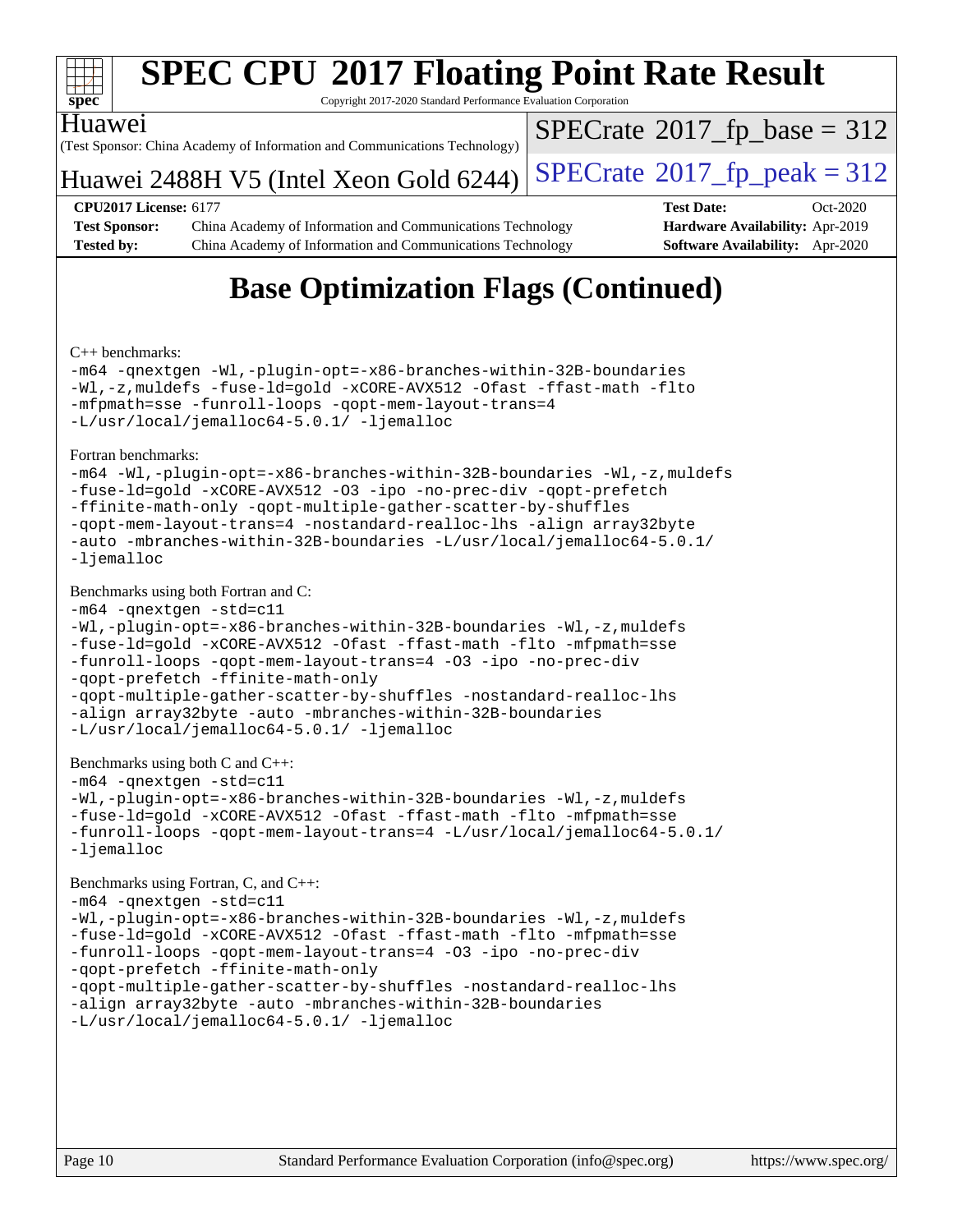| S)<br>e<br>ш<br>Ľ |  |  |  |  |  |  |  |
|-------------------|--|--|--|--|--|--|--|

 $SPECrate$ <sup>®</sup>[2017\\_fp\\_base =](http://www.spec.org/auto/cpu2017/Docs/result-fields.html#SPECrate2017fpbase) 312

Copyright 2017-2020 Standard Performance Evaluation Corporation

(Test Sponsor: China Academy of Information and Communications Technology) Huawei

## Huawei 2488H V5 (Intel Xeon Gold 6244) [SPECrate](http://www.spec.org/auto/cpu2017/Docs/result-fields.html#SPECrate2017fppeak)®2017\_fp\_peak =  $312$

**[CPU2017 License:](http://www.spec.org/auto/cpu2017/Docs/result-fields.html#CPU2017License)** 6177 **[Test Date:](http://www.spec.org/auto/cpu2017/Docs/result-fields.html#TestDate)** Oct-2020 **[Test Sponsor:](http://www.spec.org/auto/cpu2017/Docs/result-fields.html#TestSponsor)** China Academy of Information and Communications Technology **[Hardware Availability:](http://www.spec.org/auto/cpu2017/Docs/result-fields.html#HardwareAvailability)** Apr-2019 **[Tested by:](http://www.spec.org/auto/cpu2017/Docs/result-fields.html#Testedby)** China Academy of Information and Communications Technology **[Software Availability:](http://www.spec.org/auto/cpu2017/Docs/result-fields.html#SoftwareAvailability)** Apr-2020

## **[Peak Compiler Invocation](http://www.spec.org/auto/cpu2017/Docs/result-fields.html#PeakCompilerInvocation)**

[C benchmarks:](http://www.spec.org/auto/cpu2017/Docs/result-fields.html#Cbenchmarks)

[icc](http://www.spec.org/cpu2017/results/res2020q4/cpu2017-20201012-24170.flags.html#user_CCpeak_intel_icc_66fc1ee009f7361af1fbd72ca7dcefbb700085f36577c54f309893dd4ec40d12360134090235512931783d35fd58c0460139e722d5067c5574d8eaf2b3e37e92)

[C++ benchmarks](http://www.spec.org/auto/cpu2017/Docs/result-fields.html#CXXbenchmarks): [icpc](http://www.spec.org/cpu2017/results/res2020q4/cpu2017-20201012-24170.flags.html#user_CXXpeak_intel_icpc_c510b6838c7f56d33e37e94d029a35b4a7bccf4766a728ee175e80a419847e808290a9b78be685c44ab727ea267ec2f070ec5dc83b407c0218cded6866a35d07)

[Fortran benchmarks:](http://www.spec.org/auto/cpu2017/Docs/result-fields.html#Fortranbenchmarks) [ifort](http://www.spec.org/cpu2017/results/res2020q4/cpu2017-20201012-24170.flags.html#user_FCpeak_intel_ifort_8111460550e3ca792625aed983ce982f94888b8b503583aa7ba2b8303487b4d8a21a13e7191a45c5fd58ff318f48f9492884d4413fa793fd88dd292cad7027ca)

[Benchmarks using both Fortran and C:](http://www.spec.org/auto/cpu2017/Docs/result-fields.html#BenchmarksusingbothFortranandC) [ifort](http://www.spec.org/cpu2017/results/res2020q4/cpu2017-20201012-24170.flags.html#user_CC_FCpeak_intel_ifort_8111460550e3ca792625aed983ce982f94888b8b503583aa7ba2b8303487b4d8a21a13e7191a45c5fd58ff318f48f9492884d4413fa793fd88dd292cad7027ca) [icc](http://www.spec.org/cpu2017/results/res2020q4/cpu2017-20201012-24170.flags.html#user_CC_FCpeak_intel_icc_66fc1ee009f7361af1fbd72ca7dcefbb700085f36577c54f309893dd4ec40d12360134090235512931783d35fd58c0460139e722d5067c5574d8eaf2b3e37e92)

[Benchmarks using both C and C++](http://www.spec.org/auto/cpu2017/Docs/result-fields.html#BenchmarksusingbothCandCXX): [icpc](http://www.spec.org/cpu2017/results/res2020q4/cpu2017-20201012-24170.flags.html#user_CC_CXXpeak_intel_icpc_c510b6838c7f56d33e37e94d029a35b4a7bccf4766a728ee175e80a419847e808290a9b78be685c44ab727ea267ec2f070ec5dc83b407c0218cded6866a35d07) [icc](http://www.spec.org/cpu2017/results/res2020q4/cpu2017-20201012-24170.flags.html#user_CC_CXXpeak_intel_icc_66fc1ee009f7361af1fbd72ca7dcefbb700085f36577c54f309893dd4ec40d12360134090235512931783d35fd58c0460139e722d5067c5574d8eaf2b3e37e92)

[Benchmarks using Fortran, C, and C++:](http://www.spec.org/auto/cpu2017/Docs/result-fields.html#BenchmarksusingFortranCandCXX) [icpc](http://www.spec.org/cpu2017/results/res2020q4/cpu2017-20201012-24170.flags.html#user_CC_CXX_FCpeak_intel_icpc_c510b6838c7f56d33e37e94d029a35b4a7bccf4766a728ee175e80a419847e808290a9b78be685c44ab727ea267ec2f070ec5dc83b407c0218cded6866a35d07) [icc](http://www.spec.org/cpu2017/results/res2020q4/cpu2017-20201012-24170.flags.html#user_CC_CXX_FCpeak_intel_icc_66fc1ee009f7361af1fbd72ca7dcefbb700085f36577c54f309893dd4ec40d12360134090235512931783d35fd58c0460139e722d5067c5574d8eaf2b3e37e92) [ifort](http://www.spec.org/cpu2017/results/res2020q4/cpu2017-20201012-24170.flags.html#user_CC_CXX_FCpeak_intel_ifort_8111460550e3ca792625aed983ce982f94888b8b503583aa7ba2b8303487b4d8a21a13e7191a45c5fd58ff318f48f9492884d4413fa793fd88dd292cad7027ca)

## **[Peak Portability Flags](http://www.spec.org/auto/cpu2017/Docs/result-fields.html#PeakPortabilityFlags)**

Same as Base Portability Flags

## **[Peak Optimization Flags](http://www.spec.org/auto/cpu2017/Docs/result-fields.html#PeakOptimizationFlags)**

[C benchmarks](http://www.spec.org/auto/cpu2017/Docs/result-fields.html#Cbenchmarks):

519.lbm\_r: basepeak = yes

538.imagick\_r: basepeak = yes

 $544$ .nab\_r: basepeak = yes

[C++ benchmarks:](http://www.spec.org/auto/cpu2017/Docs/result-fields.html#CXXbenchmarks)

508.namd\_r: basepeak = yes

 510.parest\_r: [-m64](http://www.spec.org/cpu2017/results/res2020q4/cpu2017-20201012-24170.flags.html#user_peakCXXLD510_parest_r_m64-icc) [-qnextgen](http://www.spec.org/cpu2017/results/res2020q4/cpu2017-20201012-24170.flags.html#user_peakCXXLD510_parest_r_f-qnextgen) [-Wl,-plugin-opt=-x86-branches-within-32B-boundaries](http://www.spec.org/cpu2017/results/res2020q4/cpu2017-20201012-24170.flags.html#user_peakLDFLAGS510_parest_r_f-x86-branches-within-32B-boundaries_0098b4e4317ae60947b7b728078a624952a08ac37a3c797dfb4ffeb399e0c61a9dd0f2f44ce917e9361fb9076ccb15e7824594512dd315205382d84209e912f3) [-Wl,-z,muldefs](http://www.spec.org/cpu2017/results/res2020q4/cpu2017-20201012-24170.flags.html#user_peakEXTRA_LDFLAGS510_parest_r_link_force_multiple1_b4cbdb97b34bdee9ceefcfe54f4c8ea74255f0b02a4b23e853cdb0e18eb4525ac79b5a88067c842dd0ee6996c24547a27a4b99331201badda8798ef8a743f577) [-fuse-ld=gold](http://www.spec.org/cpu2017/results/res2020q4/cpu2017-20201012-24170.flags.html#user_peakEXTRA_LDFLAGS510_parest_r_f-fuse-ld_920b3586e2b8c6e0748b9c84fa9b744736ba725a32cab14ad8f3d4ad28eecb2f59d1144823d2e17006539a88734fe1fc08fc3035f7676166309105a78aaabc32) [-xCORE-AVX512](http://www.spec.org/cpu2017/results/res2020q4/cpu2017-20201012-24170.flags.html#user_peakCXXOPTIMIZE510_parest_r_f-xCORE-AVX512) [-Ofast](http://www.spec.org/cpu2017/results/res2020q4/cpu2017-20201012-24170.flags.html#user_peakCXXOPTIMIZE510_parest_r_f-Ofast) [-ffast-math](http://www.spec.org/cpu2017/results/res2020q4/cpu2017-20201012-24170.flags.html#user_peakCXXOPTIMIZE510_parest_r_f-ffast-math) [-flto](http://www.spec.org/cpu2017/results/res2020q4/cpu2017-20201012-24170.flags.html#user_peakCXXOPTIMIZE510_parest_r_f-flto) [-mfpmath=sse](http://www.spec.org/cpu2017/results/res2020q4/cpu2017-20201012-24170.flags.html#user_peakCXXOPTIMIZE510_parest_r_f-mfpmath_70eb8fac26bde974f8ab713bc9086c5621c0b8d2f6c86f38af0bd7062540daf19db5f3a066d8c6684be05d84c9b6322eb3b5be6619d967835195b93d6c02afa1) [-funroll-loops](http://www.spec.org/cpu2017/results/res2020q4/cpu2017-20201012-24170.flags.html#user_peakCXXOPTIMIZE510_parest_r_f-funroll-loops) [-qopt-mem-layout-trans=4](http://www.spec.org/cpu2017/results/res2020q4/cpu2017-20201012-24170.flags.html#user_peakCXXOPTIMIZE510_parest_r_f-qopt-mem-layout-trans_fa39e755916c150a61361b7846f310bcdf6f04e385ef281cadf3647acec3f0ae266d1a1d22d972a7087a248fd4e6ca390a3634700869573d231a252c784941a8) [-L/usr/local/jemalloc64-5.0.1/](http://www.spec.org/cpu2017/results/res2020q4/cpu2017-20201012-24170.flags.html#user_peakEXTRA_LIBS510_parest_r_jemalloc_link_path64_1_7ef78e948e26f16679f66279b8b3f63c04c9803b9e8787420a99cca8bda14a41adf28ce5417d152fa73cc6ac5779a3e22f3d8249efa1649e07fa83494079cd98) [-ljemalloc](http://www.spec.org/cpu2017/results/res2020q4/cpu2017-20201012-24170.flags.html#user_peakEXTRA_LIBS510_parest_r_jemalloc_link_lib_d1249b907c500fa1c0672f44f562e3d0f79738ae9e3c4a9c376d49f265a04b9c99b167ecedbf6711b3085be911c67ff61f150a17b3472be731631ba4d0471706)

**(Continued on next page)**



Page 11 Standard Performance Evaluation Corporation [\(info@spec.org\)](mailto:info@spec.org) <https://www.spec.org/>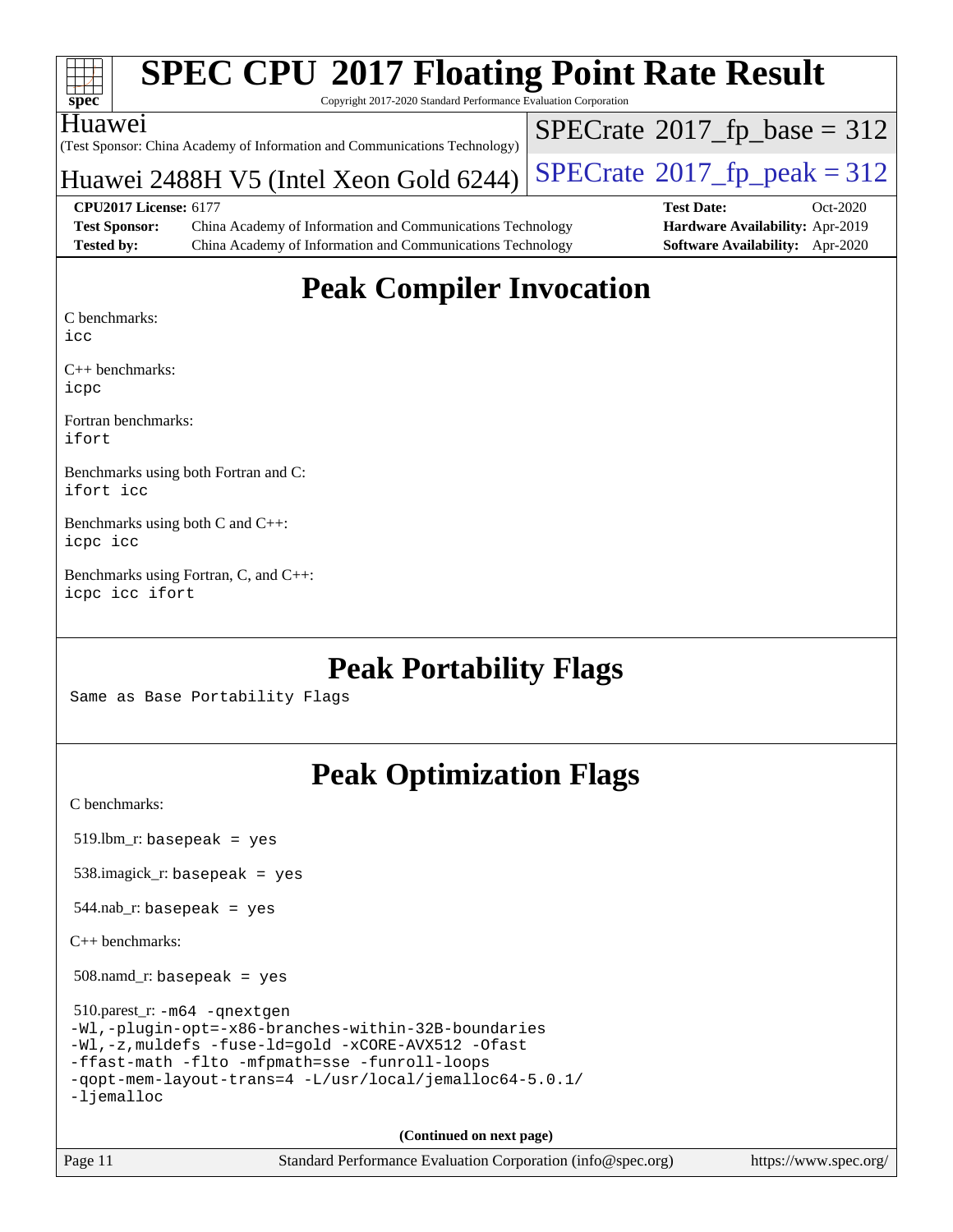

Copyright 2017-2020 Standard Performance Evaluation Corporation



(Test Sponsor: China Academy of Information and Communications Technology)

Huawei 2488H V5 (Intel Xeon Gold 6244) [SPECrate](http://www.spec.org/auto/cpu2017/Docs/result-fields.html#SPECrate2017fppeak)®2017\_fp\_peak =  $312$ 

 $SPECTate$ <sup>®</sup>[2017\\_fp\\_base =](http://www.spec.org/auto/cpu2017/Docs/result-fields.html#SPECrate2017fpbase) 312

**[Test Sponsor:](http://www.spec.org/auto/cpu2017/Docs/result-fields.html#TestSponsor)** China Academy of Information and Communications Technology **[Hardware Availability:](http://www.spec.org/auto/cpu2017/Docs/result-fields.html#HardwareAvailability)** Apr-2019 **[Tested by:](http://www.spec.org/auto/cpu2017/Docs/result-fields.html#Testedby)** China Academy of Information and Communications Technology **[Software Availability:](http://www.spec.org/auto/cpu2017/Docs/result-fields.html#SoftwareAvailability)** Apr-2020

**[CPU2017 License:](http://www.spec.org/auto/cpu2017/Docs/result-fields.html#CPU2017License)** 6177 **[Test Date:](http://www.spec.org/auto/cpu2017/Docs/result-fields.html#TestDate)** Oct-2020

# **[Peak Optimization Flags \(Continued\)](http://www.spec.org/auto/cpu2017/Docs/result-fields.html#PeakOptimizationFlags)**

[Fortran benchmarks](http://www.spec.org/auto/cpu2017/Docs/result-fields.html#Fortranbenchmarks):

```
 503.bwaves_r: -m64 -Wl,-plugin-opt=-x86-branches-within-32B-boundaries
-Wl,-z,muldefs -fuse-ld=gold -xCORE-AVX512 -O3 -ipo
-no-prec-div -qopt-prefetch -ffinite-math-only
-qopt-multiple-gather-scatter-by-shuffles
-qopt-mem-layout-trans=4 -nostandard-realloc-lhs
-align array32byte -auto -mbranches-within-32B-boundaries
-L/usr/local/jemalloc64-5.0.1/ -ljemalloc
549.fotonik3d<sub>-</sub>r: basepeak = yes
 554.roms_r: Same as 503.bwaves_r
Benchmarks using both Fortran and C: 
521.wrf_r: -\text{prof-qen}(pass 1) -\text{prof-use}(pass 2) -\text{xCORE-AVX512} -03-ipo -no-prec-div -qopt-prefetch -ffinite-math-only
-qopt-multiple-gather-scatter-by-shuffles
-qopt-mem-layout-trans=4 -mbranches-within-32B-boundaries
-nostandard-realloc-lhs -align array32byte -auto
-L/usr/local/jemalloc64-5.0.1/ -ljemalloc
 527.cam4_r: basepeak = yes
Benchmarks using both C and C++: 
 511.povray_r: -m64 -qnextgen -std=c11
-Wl,-plugin-opt=-x86-branches-within-32B-boundaries
-Wl,-z,muldefs -fuse-ld=gold -flto -xCORE-AVX512 -Ofast
-qopt-mem-layout-trans=4 -L/usr/local/jemalloc64-5.0.1/
-ljemalloc
 526.blender_r: basepeak = yes
Benchmarks using Fortran, C, and C++: 
 507.cactuBSSN_r: basepeak = yes
                       The flags files that were used to format this result can be browsed at
 http://www.spec.org/cpu2017/flags/Intel-ic19.1u1-official-linux64_revB.html
 http://www.spec.org/cpu2017/flags/CAICT-Platform-Settings-V1.2.html
```